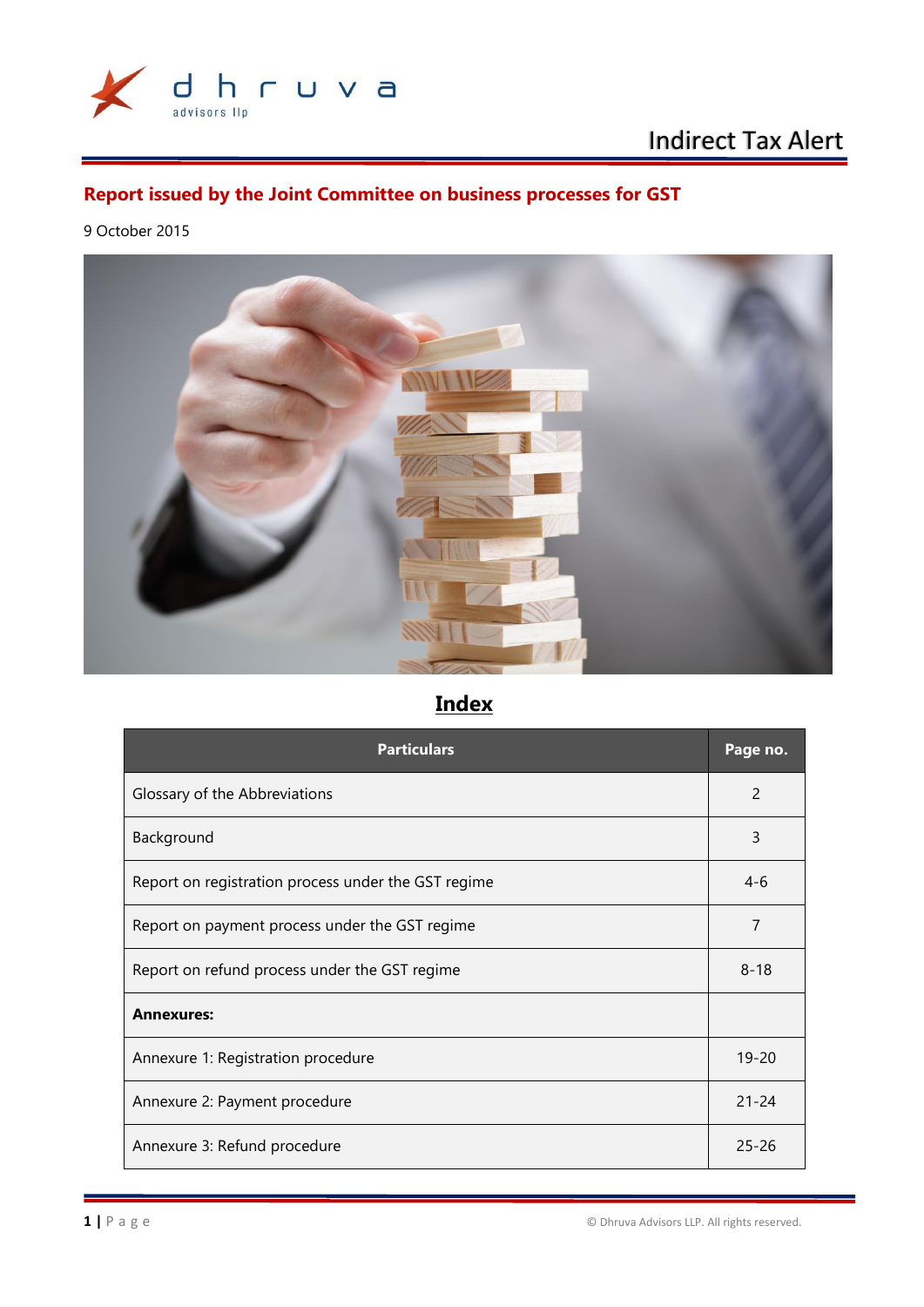

### **Glossary of the abbreviations used:**

| <b>Abbreviation</b> | <b>Description</b>                                                       |
|---------------------|--------------------------------------------------------------------------|
| <b>BRC</b>          | <b>Bank Realization Certificate</b>                                      |
| <b>BRN</b>          | Bank's Reference Number                                                  |
| <b>BTR</b>          | <b>Bank's Transaction Number</b>                                         |
| CA                  | <b>Chartered Accountant</b>                                              |
| <b>CGST</b>         | <b>Central Goods and Service Tax</b>                                     |
| <b>CIN</b>          | <b>Challan Identification Number</b>                                     |
| <b>CPIN</b>         | <b>Common Portal Identification Number</b>                               |
| <b>CSD</b>          | Canteen Stores Department                                                |
| <b>ECS</b>          | <b>Electronic Clearing Service</b>                                       |
| <b>GAT</b>          | <b>Gross Annual Turnover</b>                                             |
| <b>GST</b>          | Goods and Service Tax                                                    |
| <b>GSTIN</b>        | Goods and Service Taxpayer Identification number                         |
| <b>GSTN</b>         | Goods and Service Tax Network                                            |
| <b>ICEGATE</b>      | Indian Customs Electronic Commerce / Electronic Data Interchange Gateway |
| <b>IGST</b>         | <b>Integrated Goods and Service Tax</b>                                  |
| <b>ISD</b>          | <b>Input Service Distributor</b>                                         |
| $\Pi$               | <b>Information Technology</b>                                            |
| <b>ITC</b>          | <b>Input Tax Credit</b>                                                  |
| <b>NEFT</b>         | National Electronic Fund Transfer                                        |
| <b>PAN</b>          | Permanent Account Number                                                 |
| <b>PLA</b>          | Personal Ledger Account                                                  |
| <b>RTGS</b>         | <b>Real Time Gross Settlement</b>                                        |
| SCN                 | <b>Show Cause Notice</b>                                                 |
| <b>SGST</b>         | <b>State Goods and Service Tax</b>                                       |
| <b>SMS</b>          | <b>Short Messaging Service</b>                                           |
| <b>TRT</b>          | <b>International Tourist</b>                                             |
| <b>UID</b>          | <b>Unique Identification Number</b>                                      |
| UN                  | <b>United Nations</b>                                                    |
| <b>UTR</b>          | <b>Unique Transaction Number</b>                                         |
| VAT                 | Value Added Tax                                                          |

Ė.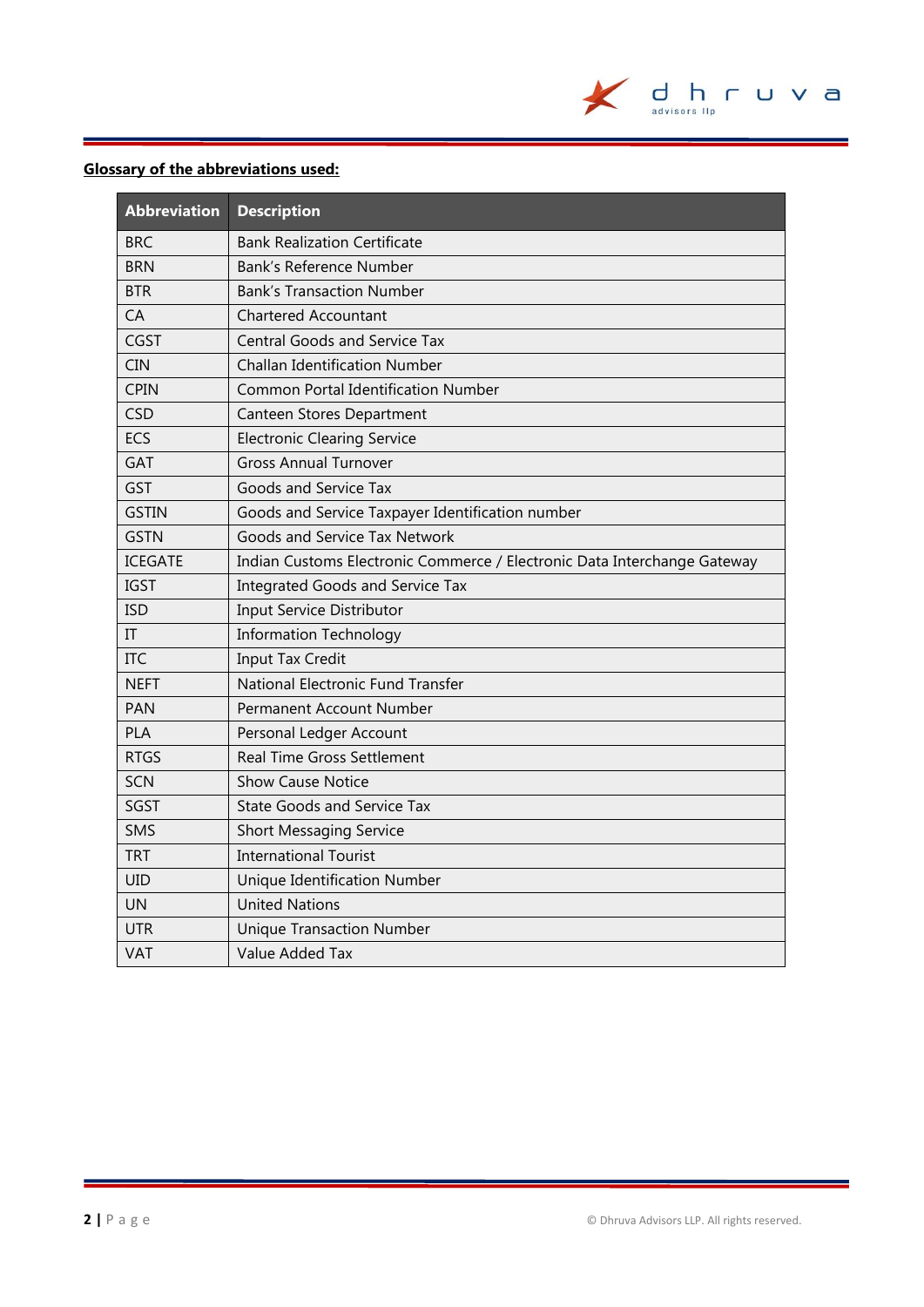#### **Background:**

- The Central Government is keen on introducing the GST Bill for which leaps and bound efforts are being made.
- Recently, on October 06, 2015, the Department of Revenue (under Ministry of Finance) has published the report, of the Joint Committee, on certain business processes pertaining to the upcoming GST regime, for which the comments are invited from the public at large in respect of the processes discussed therein.
- Following reports have been published to engage with the stakeholders and invite comments from the public at large:
	- A. Report on registration process under the GST regime
	- B. Report on payment process under the GST regime
	- C. Report on refund process under the GST regime
- The comments/feedback on the aforesaid reports can be submitted through the MyGov.in portal, on which the discussion threads on GST would be made available shortly. The links to the discussion threads soliciting comments on the draft Business Processes will be posted on [http://dor.gov.in/scgst.](http://dor.gov.in/scgst)
- The salient features of the aforementioned reports have been discussed in the ensuing pages:

d h r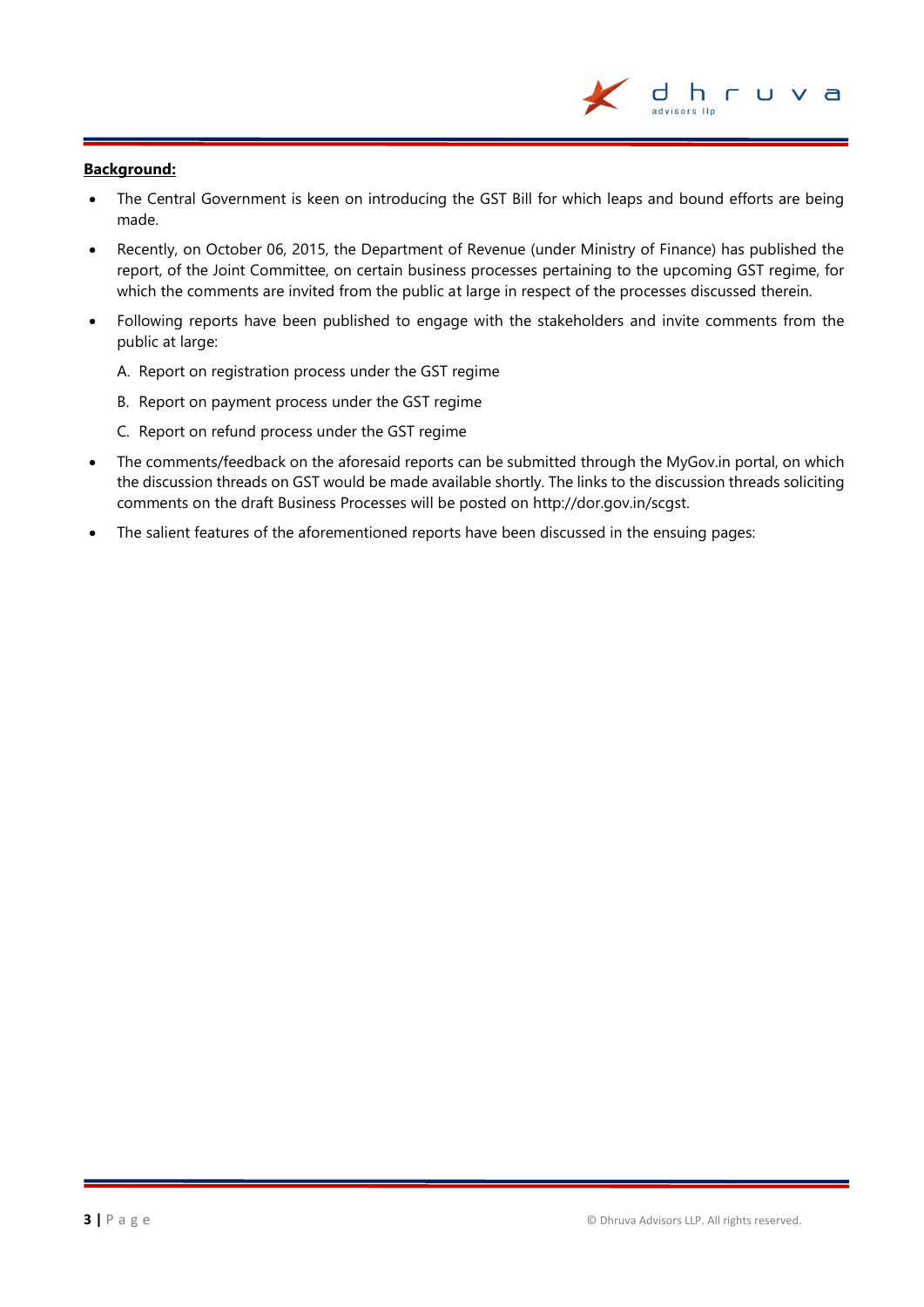

#### **A. Report on registration process under the GST regime:**

#### **1. Proposed business process are based on following assumptions:**

- A legal person without GST registration can neither collect GST from his customers nor claim any input tax credit of GST paid by him.
- Threshold limit of GAT will be specified, crossing which it will be mandatory to take registration. GAT will be calculated on all-India basis including exports and exempted supplies.
- Application for registration shall be made within 30 days from the date of the dealer's liability for obtaining registration.
- All the existing registered persons under any statutes (Centre and State) being subsumed in GST, would be allocated a GST registration number called as GSTIN on voluntary basis.
- Taxpayer would be eligible for ITC in respect of all his purchases from the date of application, provided application for registration has been made within aforesaid 30 days. In case of application made after 30 days, ITC in respect of all his purchases shall be eligible from the date of registration.
- A legal person can also opt for voluntary registration irrespective of his all-India GAT. Post taking voluntary registration person can enter into credit chain (can collect GST and can claim ITC of GST).
- Another threshold limit of GAT (to be calculated on all-India basis) will be specified, to be called as Compounding Turnover, up to which the registered person can opt to pay tax at a specified percentage of Turnover, without entering the credit chain. It is optional for the registered person having turnover lower than threshold to opt for compounding scheme. Once option of Compounding is availed, compounding dealers shall remain under the scheme till their turnover crosses threshold or they opts out of the scheme. Such dealer don't have to apply every year to remain under the scheme.
- Irrespective of GAT, if taxable person carries out any inter-state supply and / or is liable to pay GST under reverse charge, he will be compulsorily required to take registration. Such person shall neither be eligible for exemption threshold nor for Compounding scheme.
- All UN bodies seeking to claim refund of taxes paid by them would be required to obtain UID from the GST portal. The supplier supplying to these organizations shall mention UID on the invoices and treat such supplies as B2B supplies and the invoices of the same will be uploaded by the supplier.
- Concept of ISD may continue in the GST law, wherein Input service can be distributed. Recommendation has been made to drafting committee to allow distribution of credit in regard to Inputs as the location of payment of GST may be distinct from the location where goods are received.

*Our comments: There is no clarity on whether the Centre's Law for ISD would be equally made applicable to SGST charged on services. Considering that GST would be a common law for CGST and SGST, it appears that the recommendation has been made to allow this even for SGST. Allowing distribution of credits through ISD mechanism is a welcome recommendation as it would avoid unnecessary accumulation of credits in one particular jurisdiction.*

- In case of enforcement cases, tax authorities may grant suo-moto registration. If such person does not have PAN, the registration would be initially temporary and later converted into a PAN based registration.
- For each State the taxable person will have to take separate registration, even though the taxable person may be supplying goods or services or both from more than one state as a single legal entity. Taxable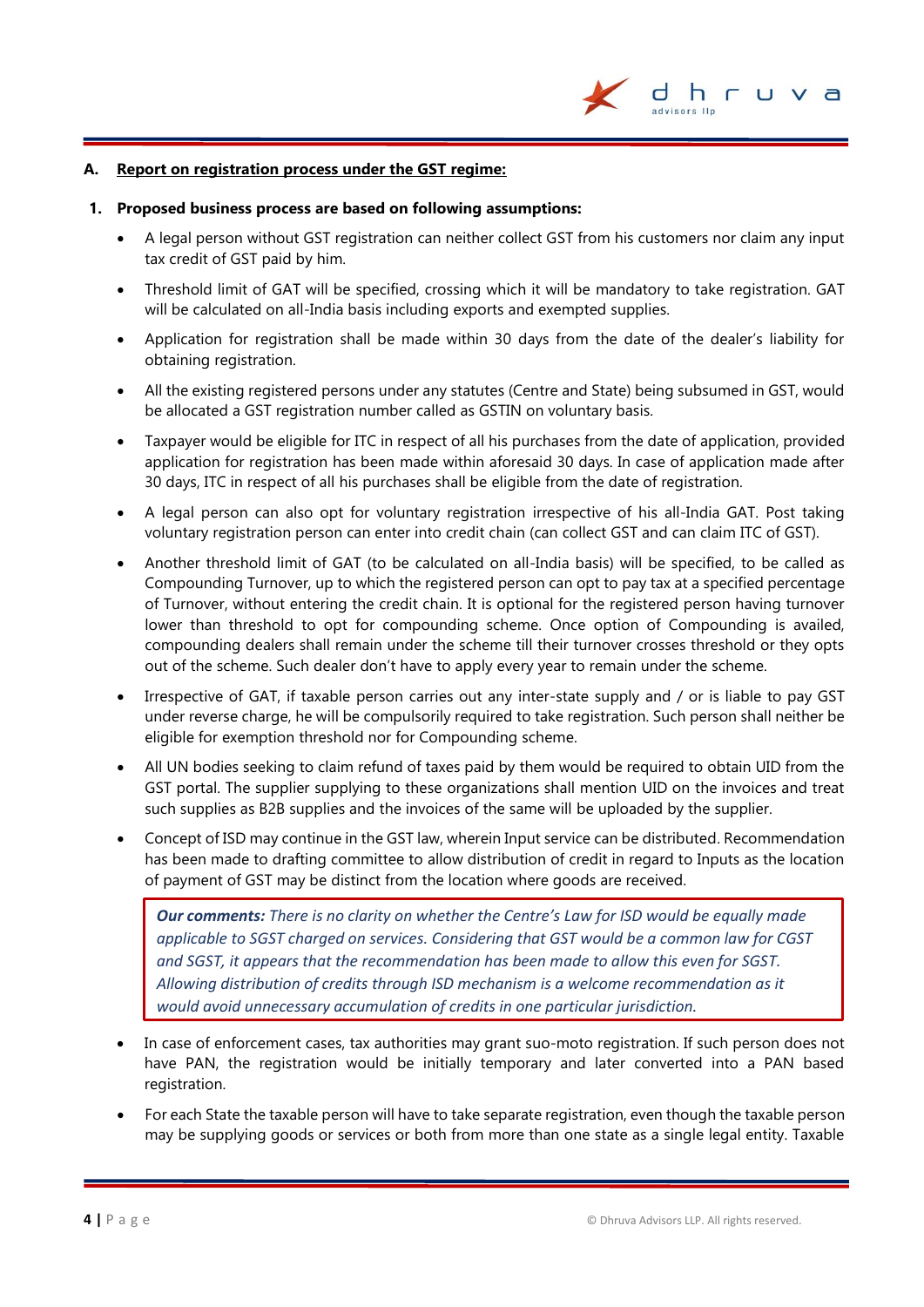person can also obtain multiple registrations within one state for business verticals, subject to all the verticals being on the same scheme of tax treatment if the GST law so provides.

dhr

- Supplier not registered on regular basis (mandatory or voluntary) in other state(s) and desires to conduct business in a particular state for a limited period, will have to obtain registration in that state for limited period. Such supplier are known as Casual Dealer. At the time of registration supplier shall estimate its supplies and on basis of such estimate supplier shall also self-assess its tax liability and shall deposit the same as an Advance Tax by way of two Demand Drafts (one for Centre and other for state). Tax paid as advance will be return to taxpayer after he discharges his final liability.
- Provisions applicable to Casual dealer shall also be made applicable to Non-resident supplier (registered in any other state and makes an Intra-state supply of goods or service or both, but is not a resident in the state in which he has applied for registration) except that no security deposit or advance tax collection may be made in their case.

#### **2. Structure of registration number:**

- Each taxpayer will be allotted a State wise PAN-based 15-digit GSTIN.
- Features of the GSTIN will be as follows:
	- First two digits will represent the State code (as given in terms of Indian Census 2011, for example '27' for the state of Maharashtra); Next ten digits will represent PAN number
	- 13<sup>th</sup> digit would be alpha-numeric, which will be depend on the number of registrations a legal entity has within one state. For example if legal entity have single registration within a state, 13<sup>th</sup> digit would be '1' and the same legal entity goes for second registration within a state 13<sup>th</sup> digit would be '2', this way maximum 35 business verticals of the same legal entity can be registered within a state.
	- 14<sup>th</sup> digit will be kept blank for future use.
	- Nothing has been specified in the report for usage of  $15<sup>th</sup>$  digit.
- In GST regime, multiple registrations within a state for business verticals of a taxable person would be allowed, subject to following specific stipulations:
	- ITC across business verticals of the taxable person shall not be allowed unless the goods or services or both are actually supplied across the verticals.
- For the purpose of recovery of dues, all business verticals, though separately registered, will be considered as a single legal entity.

#### **3. Switching over from Compounding scheme to Normal scheme and vice-versa would be dealt in the manner prescribed below:-**

- Existing taxpayer, can opt for compounding scheme only at the beginning of the next financial year and the application for the same will have to be filed on or before 31st March of the previous year, so that returns can be filed accordingly.
- Compounding dealer can opt to switch over to Normal scheme even during the year if they so want, provided they cannot again opt for compounding scheme during the same financial year.
- On crossing compounding threshold, existing taxpayer under compounding scheme will be switched to normal scheme automatically from the day following the day of crossing the compounding threshold.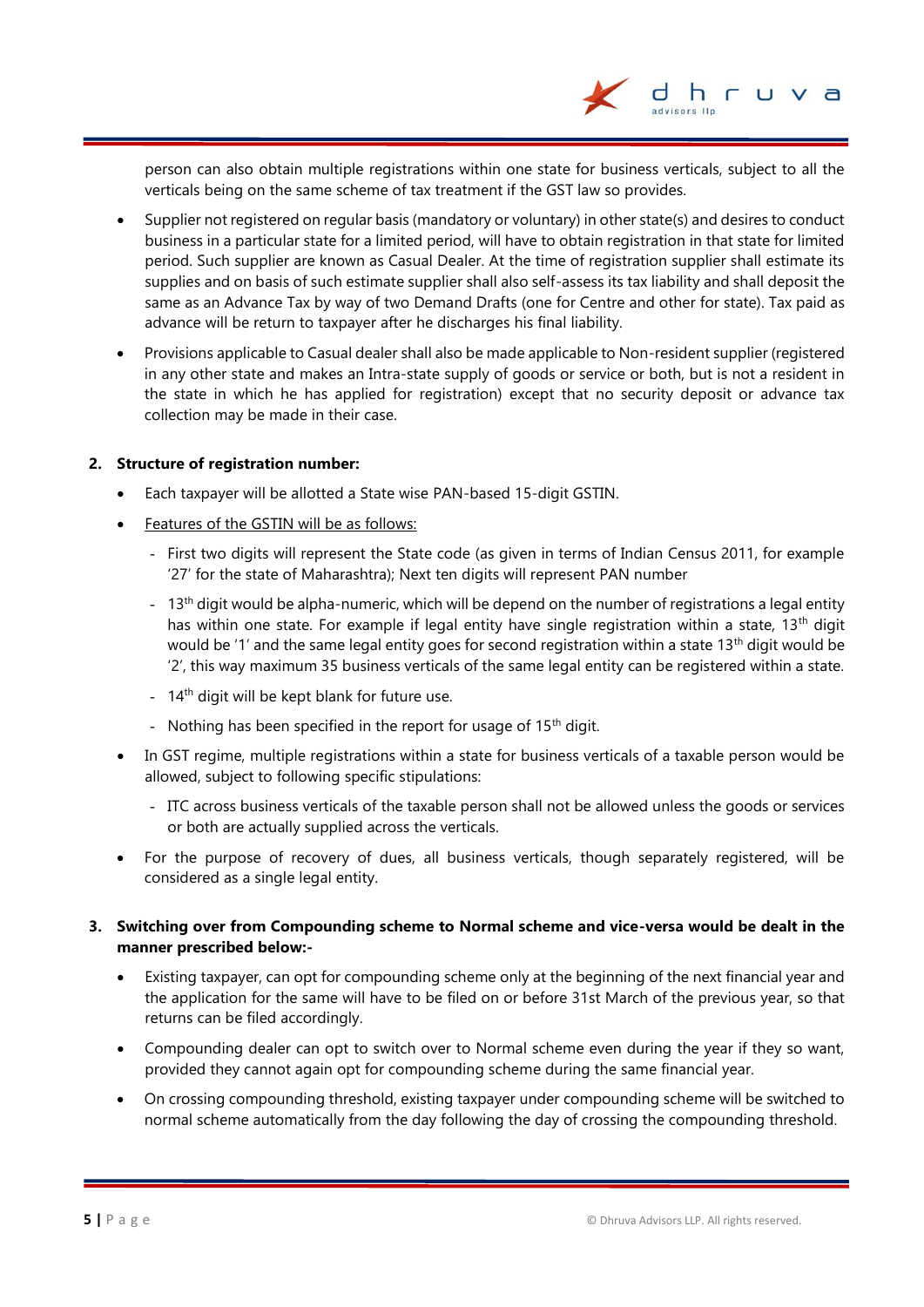

#### **4. Procedure for obtaining and amending registration:**

- Under GST regime, registration will not be allowed without a valid PAN.
- For obtaining registration, all the taxable persons shall interact with tax authorities through a common portal called GST Common Portal that would be setup by GSTN.
- Taxable persons, who are not IT savvy, can also apply for registration through Tax Return Preparer or through Facilitation centre.
- Different procedure has been prescribed for registration for 'new applicants' and the 'existing registrants either with the Centre or State or both'. Procedure in detail is specified in 'Annexure 1' (for draft format of the application form refer page 31 of the 'Report on GST registration').
- When taxable person opts for compounding scheme he should indicate so in the registration form and GST common portal would internally flag him as a compounding dealer (for draft format of the application form for compounding scheme, refer page no. 43 of the 'Report on GST registration' copy). Later when he opts to / automatically go / goes out of the compounding scheme, said flag will be removed and would continue operating with the same registration number, without undertaking any fresh registration (for draft format of the application form for withdrawal from composition scheme, refer page no. 45 of the 'Report on GST registration').
- In case of any change in the information given at the time of taking registration, registration holder shall apply for amending the registration within the stipulated time. Said activity shall be on self-service basis for normal registration holder. In case of registration under compounding scheme, registration holder shall give reason for changes along with prescribed documents and approval for amendment will be subject to approval by the concerned tax authorities (for draft format of the application form for amendment in the registration, refer page no. 47 of the 'Report on GST registration').

#### **5. Cancellation / Surrender of registration:**

- Registration can be either surrendered by the registrant or cancelled by the tax authorities on happening of certain specified event like closure of business, transfer of business, etc. (for draft format of the application form for surrender of registration refer page no. 40 of the 'Report on GST registration').
- Cancellation of registration may be done by tax authorities in case of tax payer contravenes provision of GST law, non-filing of return for a stipulated period of time, etc.
- The cancellation of registration may be preceded by system generated notice giving 7 days' time for furnishing reply by the tax payer.
- On request of tax payer, tax authorities can revoke cancelled / surrendered registration.
- Action for revocation / cancellation of registration would have to be initiated by both Centre and State tax authorities. Once the registration is cancelled by one authority it would be deemed to be cancelled by other authority also.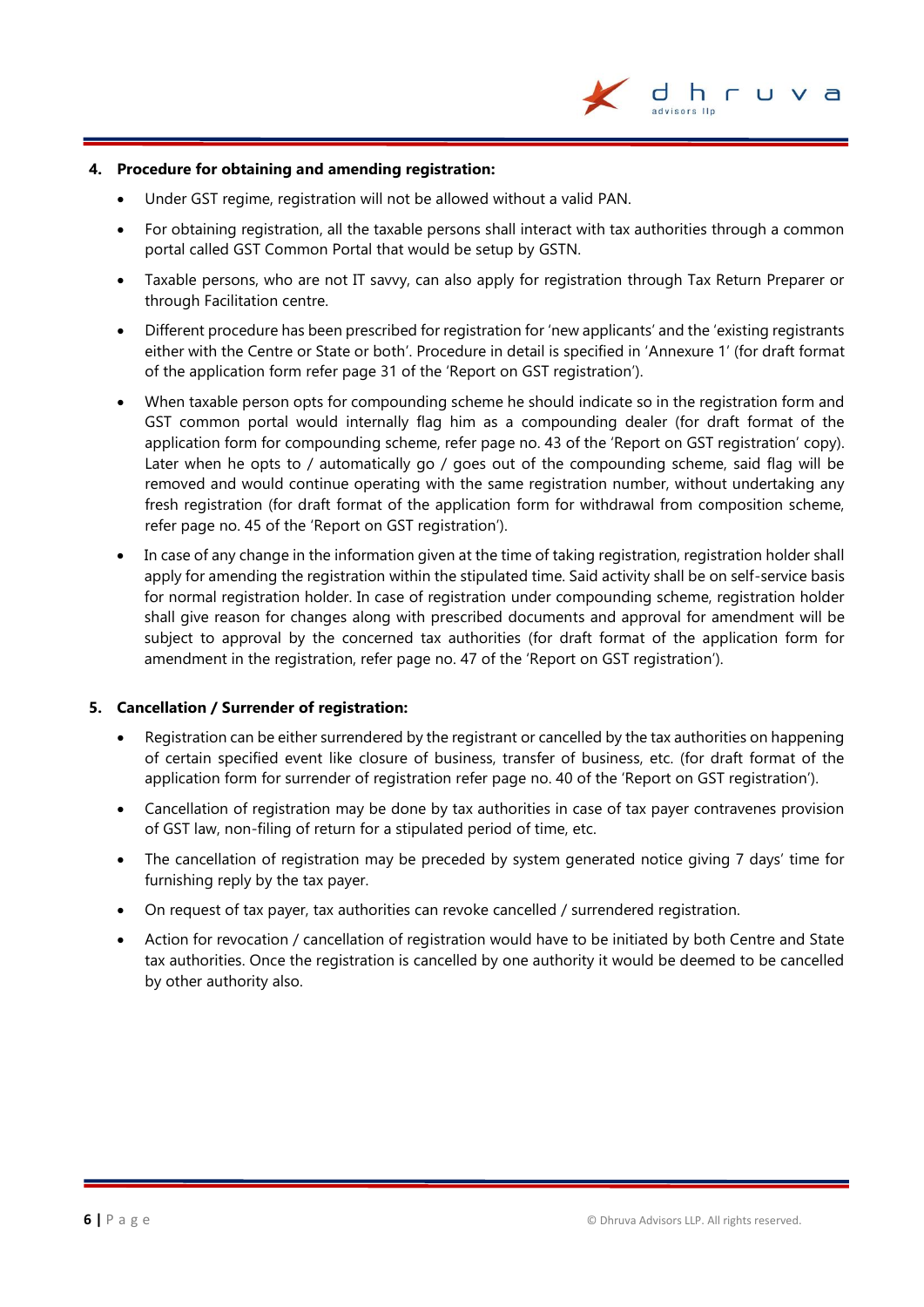

#### **B. Report on payment process under the GST regime:**

#### **1. Salient features on GST payment process:**

- Three modes of payment are proposed:
	- (i) Through Internet Banking (through authorised bank) and through credit card/debit card (of all banks)
	- (ii) Over the Counter payment (OTC) through authorized banks (for payments up to Rs. 10,000/- per challan only)
	- (iii) Payment through NEFT/RTGS (through any bank)

Note - Detailed procedure for each of such option has been provided in '**Annexure 2**'.

Payment by book adjustment or debit to export scrips will not be allowed.

*Our Comments: Presently there are many export incentive schemes like MEIS, SEIS etc. which allows payment of local procurement taxes like Excise duty, service tax etc. by using the export scrips. It is not clear whether (a) old scrips would be allowed to be used (b) new export scrips would be issued.*

- The challan will be generated electronically at GSTN and no manual challan will be used under any mode of payment.
- Challan will have a unique 17-digit number containing 14-digit CPIN generated by GSTN for a particular challan and unique 3-digit Bank code (MICR based which will be communicated by RBI to GSTN).
- Payment of taxes can be made by following:
	- (i) By Registered tax payer or his authorized person
	- (ii) By authorized representatives of tax payers (on behalf of registered taxpayers represented by him)
	- (iii) By person to whom temporary Registration number has been granted (for facilitating tax payments on behalf of an unregistered person)
	- (iv) By a registered or unregistered person on behalf of the taxpayer
- Option to pay CGST, IGST, Additional Tax and SGST through a single challan.
- Under GST regime, some taxes and duties may remain outside the purview of GST and will continue to be collected in the manner prescribed under existing accounting procedures/rules/manuals, etc. This means that two types of challans (one for GST and other for non-GST) will be used and accounted for by the respective Pay and Accounts Offices (PAOs)/State AGs.

#### **2. Challan Correction Mechanism:**

- The Committee recommends for providing the correction mechanism in following situations:
	- **a. Error in major head (wrong head of tax account):** It is proposed to permit banks to rectify such error before the end of the day during which the amount has been received by the bank.
	- **b. Error in total amount:** If the amount paid is in excess then there is provision for either claim of refund by the taxpayer or the amount can be carried forward to the next period and therefore there is no need to provide for correction mechanism.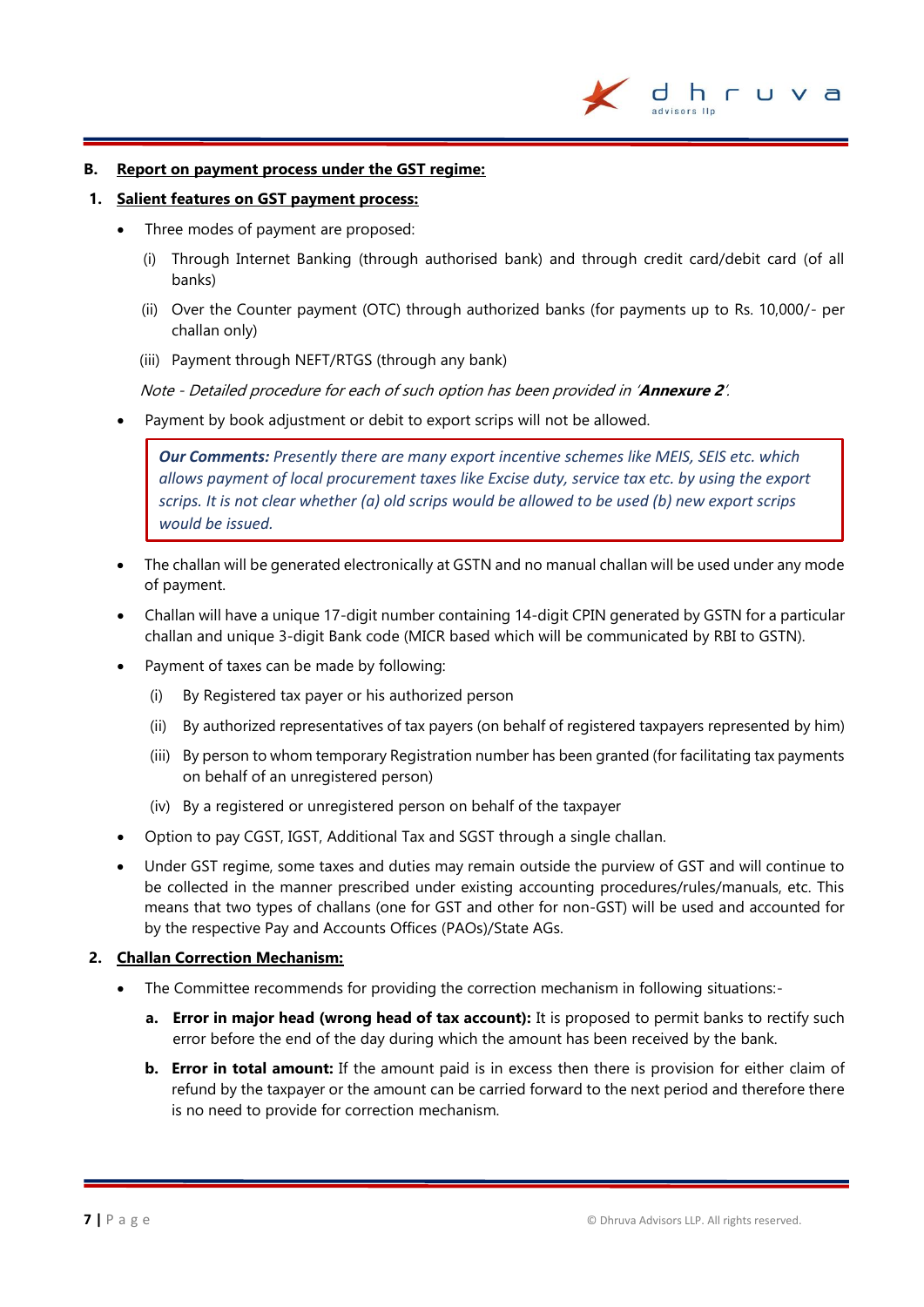

#### **C. Report on refund process under the GST regime:**

The report on refund process under the GST regime discusses about various procedural aspects pertaining to refund of GST. Below is the synopsis of each of such procedural aspect discussed in the report:

#### **1. Situations where refund would arise**

Below is the list of situation under which the refund may arise in the prospective GST regime, along with the proposed procedure inscribed:

#### **a. Excess payment of tax due To mistake or inadvertence:**

- In case of wrong mention of nature of tax (CGST / SGST / IGST) or in case of wrong mention of GSTIN, the taxpayer may file a refund application which should be decided within a period to be prescribed by the GST Law.
- The IT system for GST should be in a position to make a distinction between payment linked to return and payment in response to specific demand. The payment challan may have a separate field to identify the type of payment.
- System of payment i.e. tax period wise or a system of Personal Ledger Account (PLA), to be pondered upon. Kerala model of return cum challan may also be examined by the GST Law Drafting Committee / Payment Committee.
- In a scenario where the amount has been mentioned wrongly, the excess amount of tax, at the option of the taxpayer, would either be carried forward or refunded on submission of application (return itself can be treated as a refund application).
- The law may also provide for automatic set off of the excess tax paid where the excess payment of tax is not on account of interpretations of notifications, application of exemptions etc.
- Time limit may be laid down for *suomoto* re-credit of the excess tax paid as reflected in the return.

#### **b. When goods/service are exported (including deemed export):**

#### Export of Goods

- Export are proposed to be Zero rated i.e. no tax to be levied on export of goods, however, input tax credit shall be available.
- A mechanism is proposed, whereby, GST paid on inputs (including input services) or on exported finished goods (through cash or by utilization of input tax credit) is refunded to the exporter.
- It is proposed to eliminate the option of procuring duty free inputs to be utilised for export of goods.

*Our Comments: It may be noted that presently, goods can be procured without payment of duty under Rule 19 or under various schemes of the Foreign Trade Policy. Disallowing procurement of duty free inputs could lead to a huge cash-flow blockage for businesses.*

• The report proposes a single process for payment of refund of GST paid on inputs (including input services) and for payment of rebate of GST on finished goods. The process has been incorporated in '**Annexure 3**'.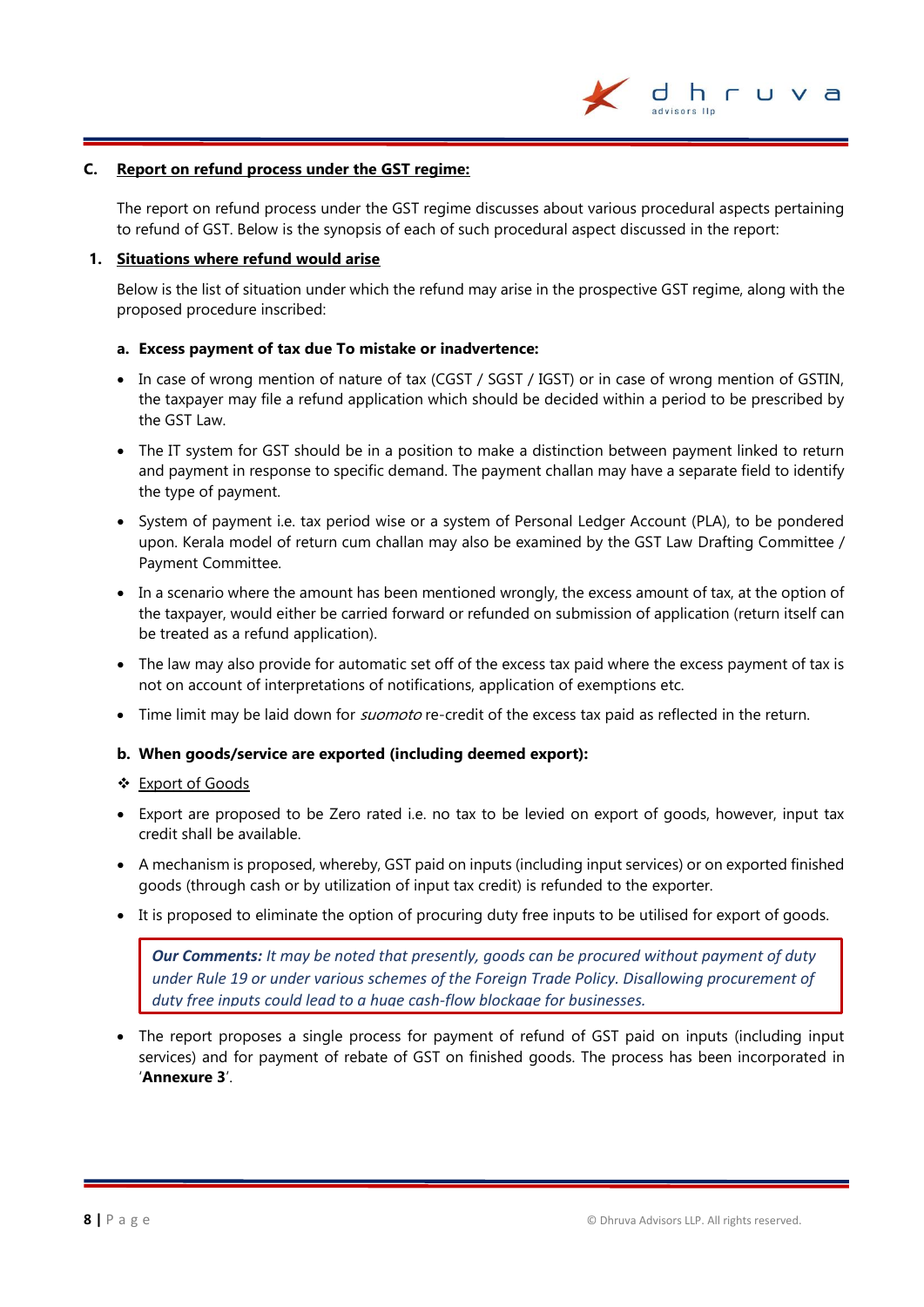

#### Export of Services

- The report recommends that in the case of export of services, BRC would be required before sanction of the refund of GST paid on inputs (input services) / rebate of GST paid on exported services.
- Relevant date, in case of export of services, will be the date of invoice or the date of BRC, whichever is later.
- E-BRC module may be integrated in the refund process under GST.
- Since exports of services cannot be verified online through ICEGATE, separate application would be required for refund of service exported.
- Deemed Export of Goods or Services
- Deemed export to be treated at par with the physical/actual exports and the procedure as mentioned above would be applicable except the following:
	- a. The supplier of final goods, will pay the IGST on his supplies and can claim refund, only if, the IGST amount has not been collected from the recipient. It is also required to be verified that the recipient has not availed the input tax credit in respect of such supplies.

*Our Comments: Presently, for certain supplies, terminal excise duty exemption is available under the Foreign Trade Policy. This together with the fact that procurements for such exports may not be duty free, is likely to result in blockage of cash flows.*

- b. A simple refund application along with a Chartered Accountant's Certificate certifying the fact of non-passing of the GST burden by him, being claimed as refund. A threshold amount may be prescribed, below which self-certification (instead of CA Certificate) would be sufficient.
- c. The recipient unit would be eligible for refund of IGST, if it has actually paid IGST at the time of obtaining goods / services from the domestic supplier. Both the supplier and the recipient unit cannot obtain refund at the same time in respect of the same transaction.
- d. Recipients not registered under GST regime would have to submit copies of all the invoices, etc. in case claim of refund is filed by them.
- General
- Partial/provisional refund mechanism as prevalent under the VAT legislation of certain States, not to be adopted under GST regime. Refund claim to be sanctioned in entirety within the time limit laid down in the GST Law.
- Refund of ITC of GST paid on inputs (including input services) not to be admissible when such inputs are used for exporting goods on which Customs Export Duty is leviable.

*Our Comments: In the current scenario, no such restriction exists.*

- Requirement of BRC for sanction of refund in respect of export of services and as a post facto verification in case of export of goods may be provided in the GST Law.
- IGST paid at the time of exports, to be refunded by the Centre. CGST, SGST, IGST paid on inputs (including input services) used for exported goods to be refunded by the respective tax administration.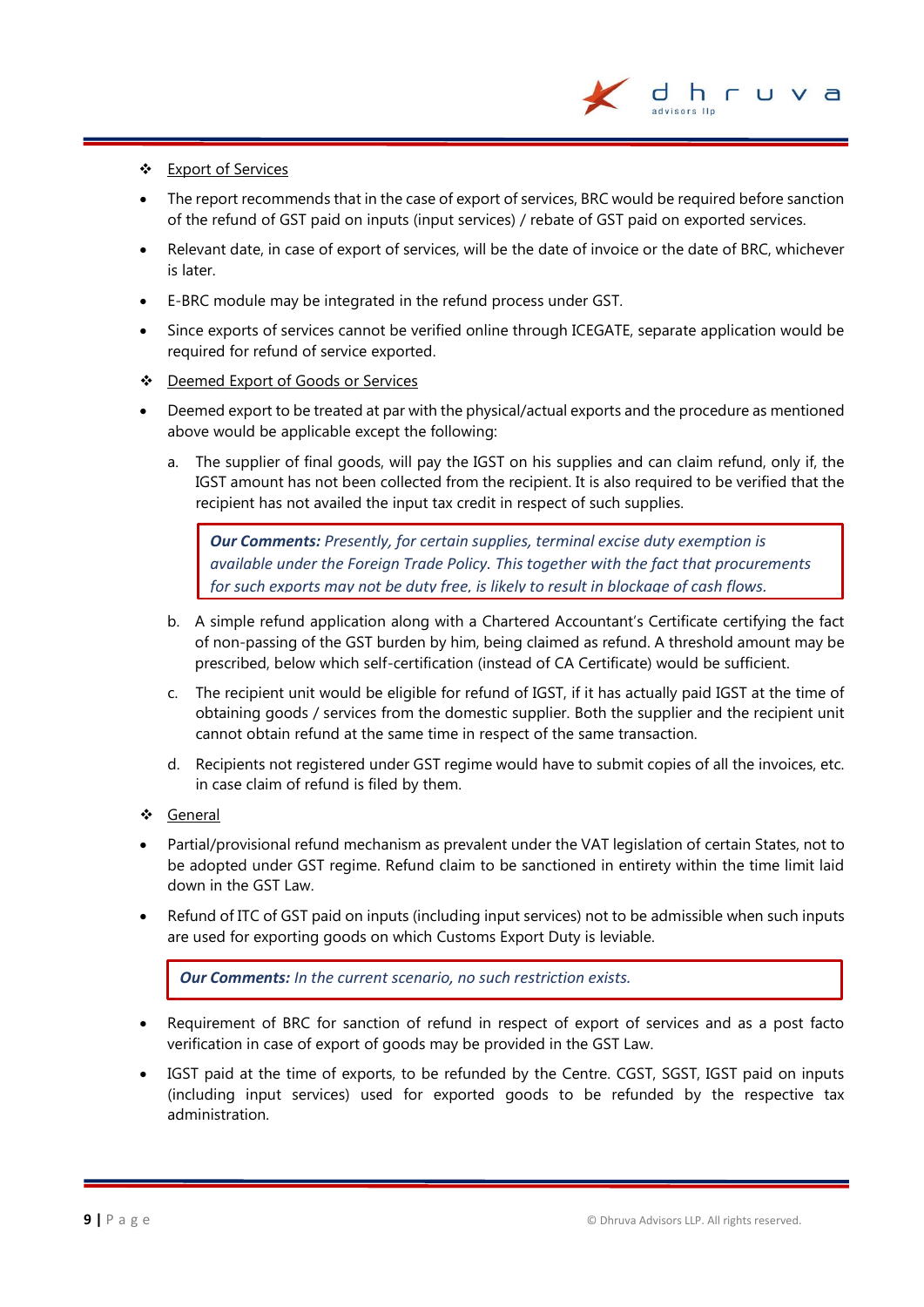

*Our Comments: Sharing of documents should be prescribed as otherwise, it would result in filing of same set of documents to multiple authorities for claiming refund.*

- Principle of unjust enrichment not applicable in case of actual export of goods or services. In case of deemed exports, the concept is applicable.
- The amount of input tax credit claimed as refund may be blocked at the time of refund application. If the refund claim is rejected wholly or partially the rejected portion of the ITC claim amount will be restored in the ITC ledger of the applicant.

#### **c. Finalization of provisional assessment:**

- The returns of the taxpayer will be electronically filed. Return to indicate whether the tax being paid is provisional or final. If it's provisional, there should be a drop box indicating the reasons for provisional payment.
- The return/assessment may be kept provisional subject to acceptance, of the stated reason, by the assessing officer.
- Thereafter the return may be taken up for finalization. GST law may prescribe time period for finalization i.e. 90 days and this time line should not be breached, as far as possible.
- At the time of finalization of the return / assessment by the assessing officer, he shall pass a speaking order.
- Refund would be subject to 'unjust enrichment' which would be examined at the time of finalization of assessment.
- The model GST Law may provide for appropriate provisions relating to the principle of unjust enrichment.
- For satisfying the requirement of unjust enrichment, Chartered Accountant's Certificate would be required, certifying the fact of non-passing of the GST burden by the taxpayer, being claimed as refund.
- A threshold limit may be prescribed, below which, self-certification (instead of CA Certificate) would be sufficient.
- The differential amount claimed as refund will be reflected in the return for the month in which the finalization takes place.
- **d. Refund of pre – deposit for filing appeal including refund arising in pursuance of an appellate authority's order:**
- Taxpayer may file a simple refund application along with a Chartered Accountant's Certificate certifying the fact of non-passing of the GST burden by the taxpayer, being claimed as refund. A threshold amount may be prescribed, below which self-certification (instead of CA Certificate) would be sufficient.
- Refund not to be kept in abeyance if the appellate authority's order (in pursuance of which refund arises) is appealed against at the next higher appellate forum unless such refund order is stayed by a higher appellate authority.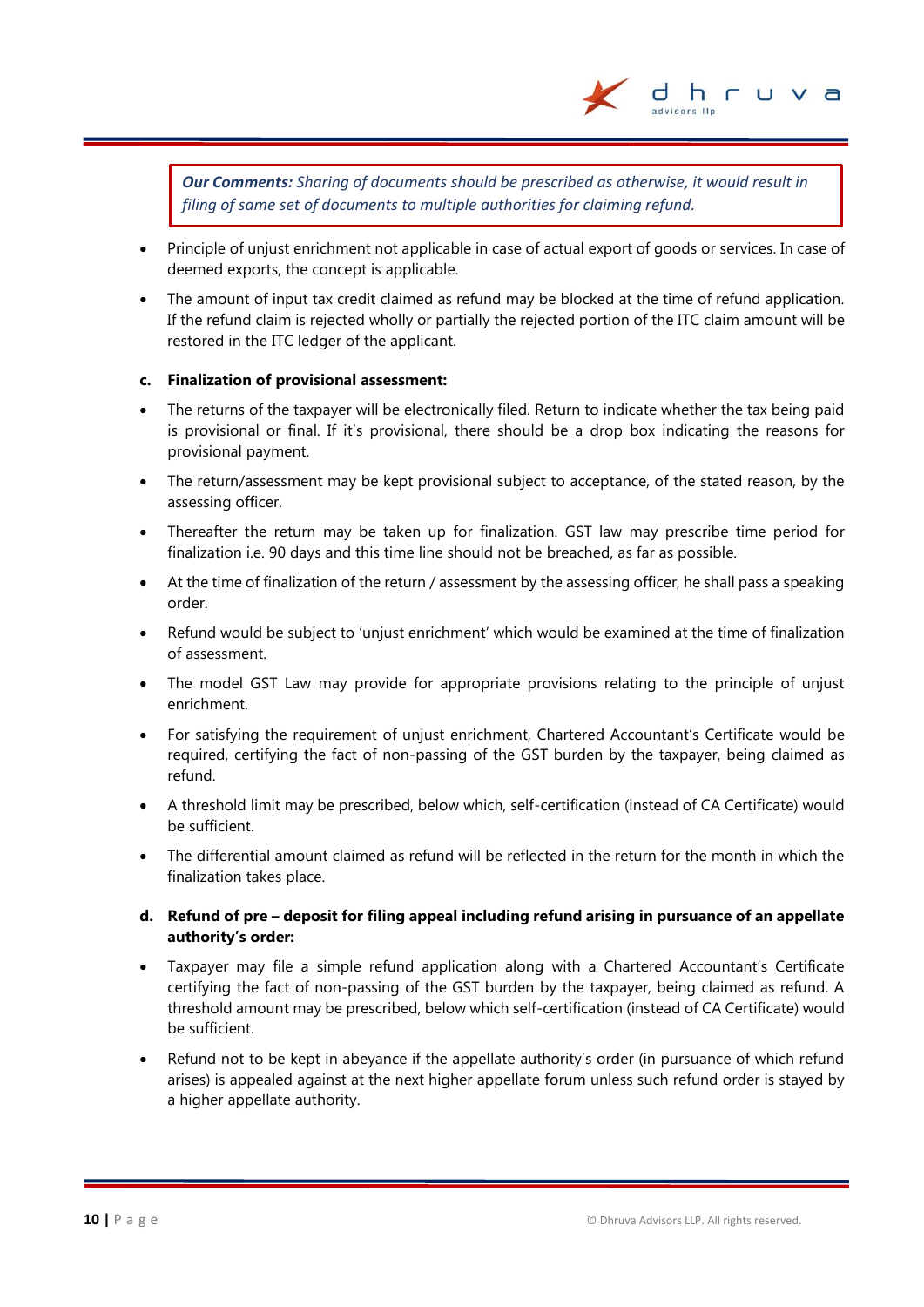- GST Law may provide for certain predefined period during which refund may not be granted which can be regarded as the mandatory waiting period for the outcome of the appeal / application for stay.
- Powers may be provided to jurisdictional authority at sufficiently senior level for withholding the refund in exceptional cases on the condition that interest at appropriate rate has to be paid.
- **e. Payment of duty/tax during investigation but no / less liability arises at the time of finalization of investigation / adjudication:**
- If the GST Law does not debar suo-moto payments made during investigation / audit process and ultimately no/less demand arises vis-à-vis amount already paid, then refund of such amount may be handled as per the procedure given below:
	- A separate mechanism for the accounting of such payments has to be designed. This process should be simple and hassle free.
	- The taxpayer should be immediately eligible to claim refund of the amount that is found to have been paid in excess during investigation, etc.
	- Taxpayer may file a simple refund application along with a Chartered Accountant's Certificate certifying the fact of non-passing of the GST burden by him, being claimed as refund. A threshold amount may be prescribed, below which self-certification (instead of CA Certificate) would be sufficient.
	- The model GST Law may provide for a time limit after which only the refund can be sanctioned either by cash or by adjustment order at the option of the tax payer by the jurisdictional officers.
	- Refund may be withheld only if the department has obtained a stay order on the operation of the adjudication order, failing which, refund has to be allowed.
	- Powers may be provided to jurisdictional authority at sufficiently senior level for withholding the refund in exceptional cases on the condition that interest at appropriate rate has to be paid.

#### **f. Refund for tax payment on purchase by UN bodies, supplies to CSD canteens, para military forces canteens, etc.:**

- Following process for grant of refund is recommended for the purchases made by UN bodies:
	- Refund on purchases by UN Bodies may be granted from only one office each of both the tax administrations within one State.
	- UN Bodies may be assigned a unique identification number (ID) the structure of which would be uniform across the States in conformity with the GSTIN Structure. (Some other structure may have to be considered as such bodies do not have PAN)
	- The registration document, return document and invoice would contain a column for capturing this Unique ID.
	- There has to be a separate field for allotting ID to such bodies.
	- While making supplies to such bodies, the suppliers must indicate the Unique ID on the invoices.
	- The UN Bodies may file their purchase statements (without purchase invoices) along with their claim for refund.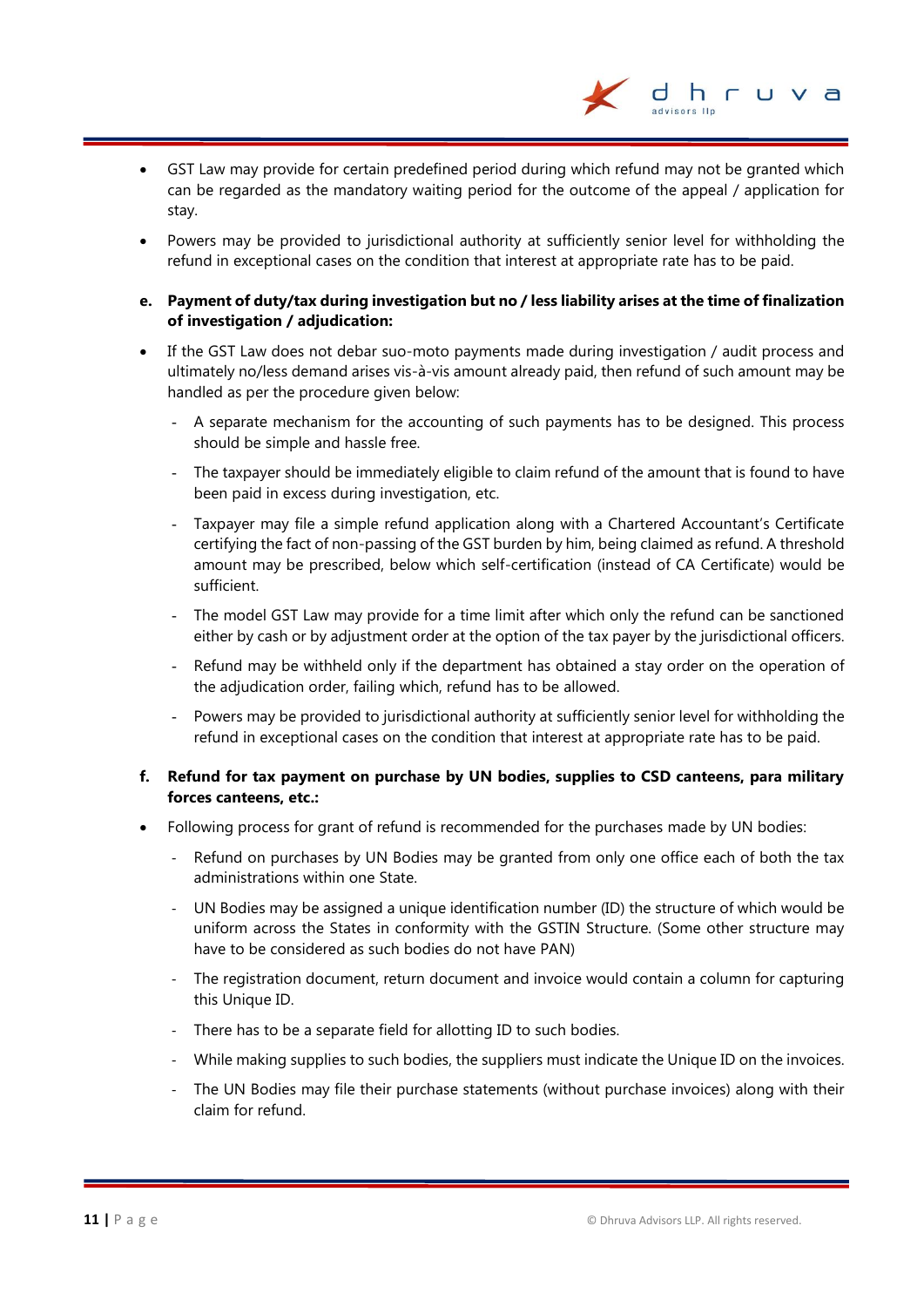The GST Law may provide that some purchases are ineligible for refund (e.g. invoice value less than the prescribed threshold, goods / services specified as ineligible for refund, etc.). Such cases should be specifically marked in the purchase statement or may not be included in the purchase statement.

dhr

- The net claim will be related to GST paid on total purchases minus GST paid on ineligible purchases.
- The IT system will carry out the matching with the sales statements of the counter party suppliers.
- The matched and claimed to be eligible invoices will be seen by the jurisdictional authority to verify that none of the ineligible purchases have been included in the refund claim.
- The refund may be granted based on the matching and the limited manual verification.
- There might be situations when the supplier does not declare the supply in his monthly return. In such a case, unmatched invoices will get marked by the IT system and the supplier will be notified accordingly.
- The UN body may be granted refund along with its next claim if any of the unmatched supplies have been accepted and related GST has been paid by the supplier and return has been filed subsequently.
- The personal purchases by the staff may also be done seeking ID of the UN body on the invoice.
- Such invoices in the statement can be marked as "for personal consumption" for any additional verification in case of any restriction under the GST Law.
- GST Law Drafting Committee may provide for appropriate provisions whether refund has to be given for the personal purchases by the staff of UN bodies and Embassies. Such provisions may also relate to limits or restrictions, if any on such refunds.
- Suppliers to CSD Canteens, Para Military Canteens would not be eligible for exemption. The procedure as detailed above would apply in respect of supplies to CSD Canteens, Para Military Forces canteens etc. and these bodies would claim refund.
- Form of application for refund which may be used by such bodies is enclosed as Annexure-VII to the report. (Refer page 48-49 of the Report on Refund Process).

#### **g. Tax Credit On Inputs Used For Manufacturing /Generation /Production /Creation Of Tax Free Supplies Or Non-GST Supplies:**

- It is recommended that the model GST Law may provide that the suppliers of exempted / NIL rated / non GST goods or services would not be entitled to the ITC of GST paid on inputs (including input services or capital goods) received by them and consequently for refund of GST paid by them. In case of mixed supplies, ITC may be allowed proportionately.
- The tax credit on the inputs used for supply of exempted / NIL rated / non GST goods or services should be treated as "ineligible input tax credit" and there should be an appropriate provision in the return to provide the related invoice details.
- In addition to ineligible input tax credit discussed above, there may be other types of ineligible input tax credits such as those related to specified capital goods / assets. It is recommended that the model GST law may provide for the full scope of such ineligible input tax credits.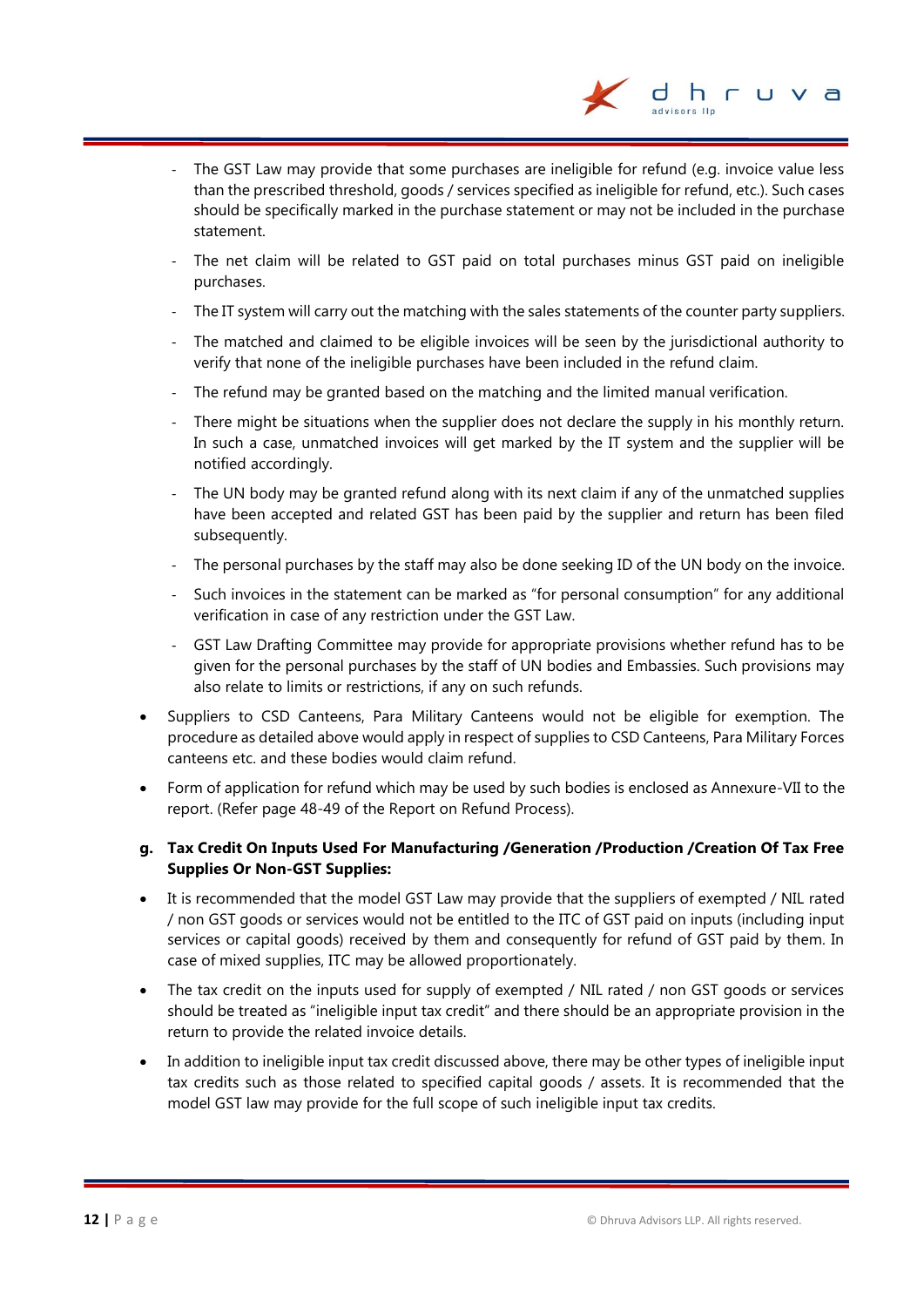

 It is also recommended that such ineligible tax credit should accrue to the importing States in accordance with the Place of Supply Rules. This imperative will also apply to the inter-state supplies procured by the economic entities / government departments / public bodies supplying tax exempt / nil-rated / non-GST goods and services only.

#### **h. Refund Of Carry Forward Input Tax Credit:**

It is noted that the ITC may accumulate on account of the following reasons :

a) Inverted Duty Structure i.e. GST on output supplies is less than the GST on the input supplies;

- b) Stock accumulation;
- c) Capital goods; and
- d) Partial Reverse charge mechanism for certain services.
- As regards the accumulated ITC attributed to accumulation of stock or capital goods, it is recommended that GST Law may provide that refund of carried forward ITC may not be allowed and such amount would be carried forward to the next tax period (s). The GST Law may provide for appropriate provisions in this regard.
- It is proposed to have fewer tax rates and fewer exemptions and therefore it is felt that chances of inverted duty structure would not be there or would be very minimal.
- But still there might be a possibility that ITC may accumulate on account of inverted duty structure. It is recommended that in such case, cash refund may be granted after due audit and should be sanctioned only after the input tax credit has been matched from the purchase and sales statements filed along with monthly returns. The refund would be granted on submission of application. It may be mentioned, however, that presently the Centre does not grant refund in such cases.
- 2 options i.e. blocking the utilization of input tax credit claimed as refund at the time of submission of application for refund itself or debiting the input tax credit account / cash ledger subject to the amount available in either account at the time of issuance of sanction order of refund were discussed.
- It is recommended that the first option should be adopted. Suitable linkage between the refund application and blocking of the "carry forward input tax credit" in the return/cash ledger should be built in GSTN and refund backend processing system.
- In case of partial reverse charge, service provider may be left with unutilized balance in the input credit account as he is not liable to discharge the tax liability in full. In such cases, refund may be granted if the GST law provides for a joint reverse charge mechanism.

*Our Comments: Like in the present case, it appears that no credit / refund would be allowed in case of complete reverse charge mechanism. This should be re-visited as it is a case where GST is being paid and still credit / refund is not allowed.*

- **i. Refund on account of year end or volume based incentives provided by the supplier through credit notes:**
- Following procedure is recommended in respect of refund arising on account of year end discounts or volume based discounts, given through credit notes: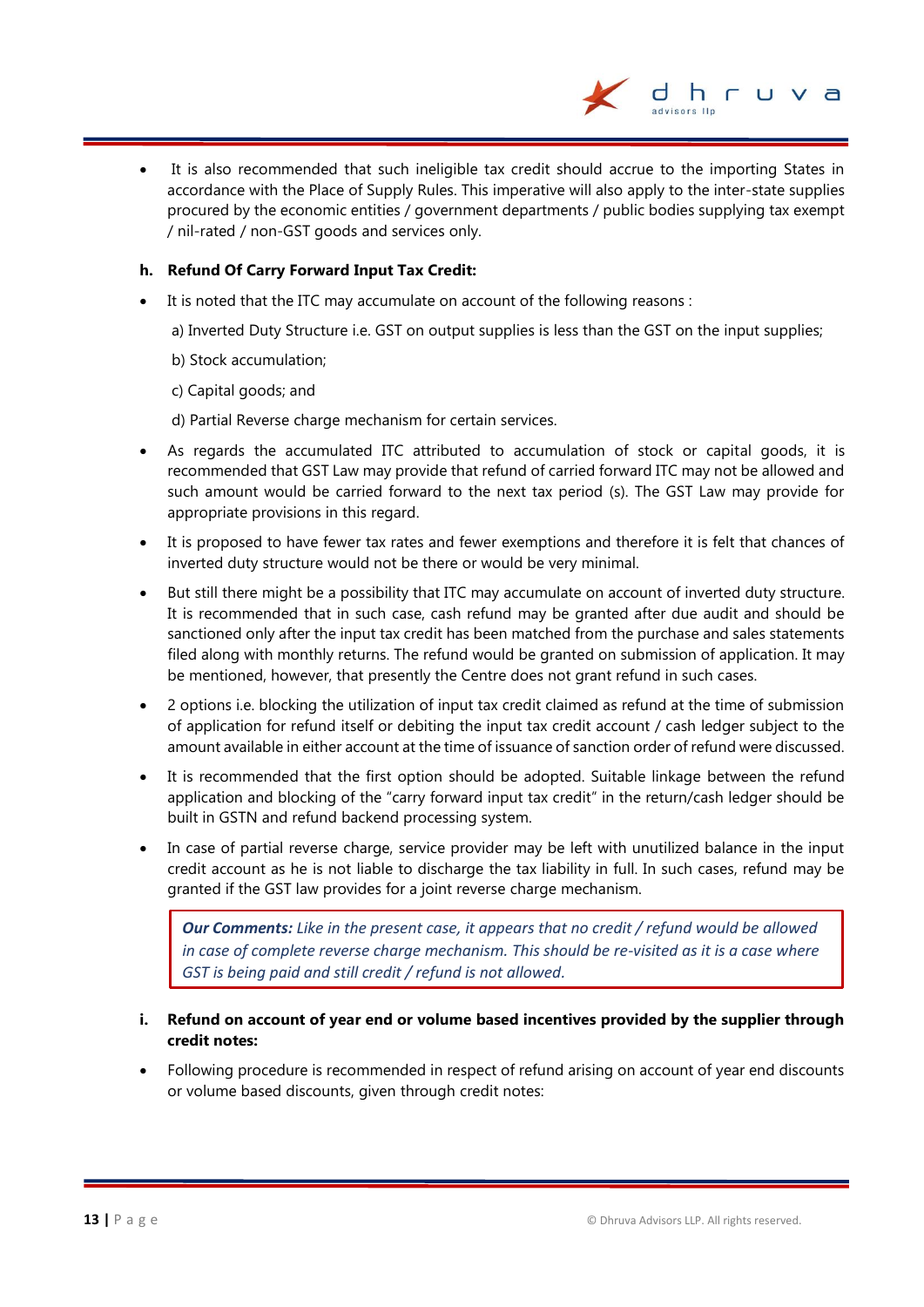

- The refund would be granted on submission of a simple application along with a Chartered Accountant's Certificate certifying the fact of non-passing of the GST burden by the taxpayer, being claimed as refund. Threshold limit may be prescribed, below which self-certification (instead of CA Certificate) would be sufficient.
- In such cases, the eligibility for ITC at the buyer's end and the output liability at the supplier's end will get simultaneously reduced / adjusted on the basis of credit notes issued by the supplier and the corresponding debit notes issued by the buyers.
- This would also obviate the need for resorting to provisional assessment presently provided in Central Law and discussed in para (c) above.
- The GST Law may contain suitable provision to this effect and the GSTN should have suitable validations to this effect. The validation should include matching of credit and debit notes and reversal of the reduction of the output tax liability in case of the mismatch.

#### **j. Tax refund for international tourists:**

- Tax Refund for International Tourist (TRT) scheme would be available to the foreign tourists to purchase goods during their stay in India on payment of GST and obtain refund of the GST so paid, at the time of exit from the country.
- This scheme will be implemented through particular retailers who are registered for this scheme.
- Refund of GST will be available at designated airports and ports only and the refund of the GST paid on retail purchase by the foreign tourists during their stay in India is allowed. A part of the eligible amount of refund will be deducted as handling fee for services rendered.

#### **2. Refund forms**

• The form should be simple to fill, easy to understand and more importantly, it should be in electronic format. The forms for Refund Claim, Refund order and Reduction / Adjustment summary are enclosed as Annexure –IV to VII to the report. (Refer page 43-49 of the Report on Refund Process)

#### **3. Time period for filing of refund and relevant date:**

- Period of 1 year from the relevant date may be allowed for filing of refund application. The following dates have been recommended as relevant dates for different type of refund cases:
	- Date of payment of GST when the refund arises on account of excess payment of GST due to mistake or inadvertence.
	- Date on which proper officer under the Custom Act gives an order for export known as "LET EXPORT ORDER " for the purpose of refund filed on account of export of goods under claim of rebate of GST paid on exported goods or refund of accumulated input credit of GST when goods are exported.
	- Date of BRC in case of refund on account of export of services under claim of rebate of GST paid on exported services or refund of accumulated input credit of GST when services are exported.
	- Date of the finalization order where refund arises on account of finalization of provisional assessment. (May not be required if the GST law does not provide for provisional assessment)
	- Date of communication of the appellate authority's order where the refund arises in pursuance of an appellate authority's order in favour of the taxpayer.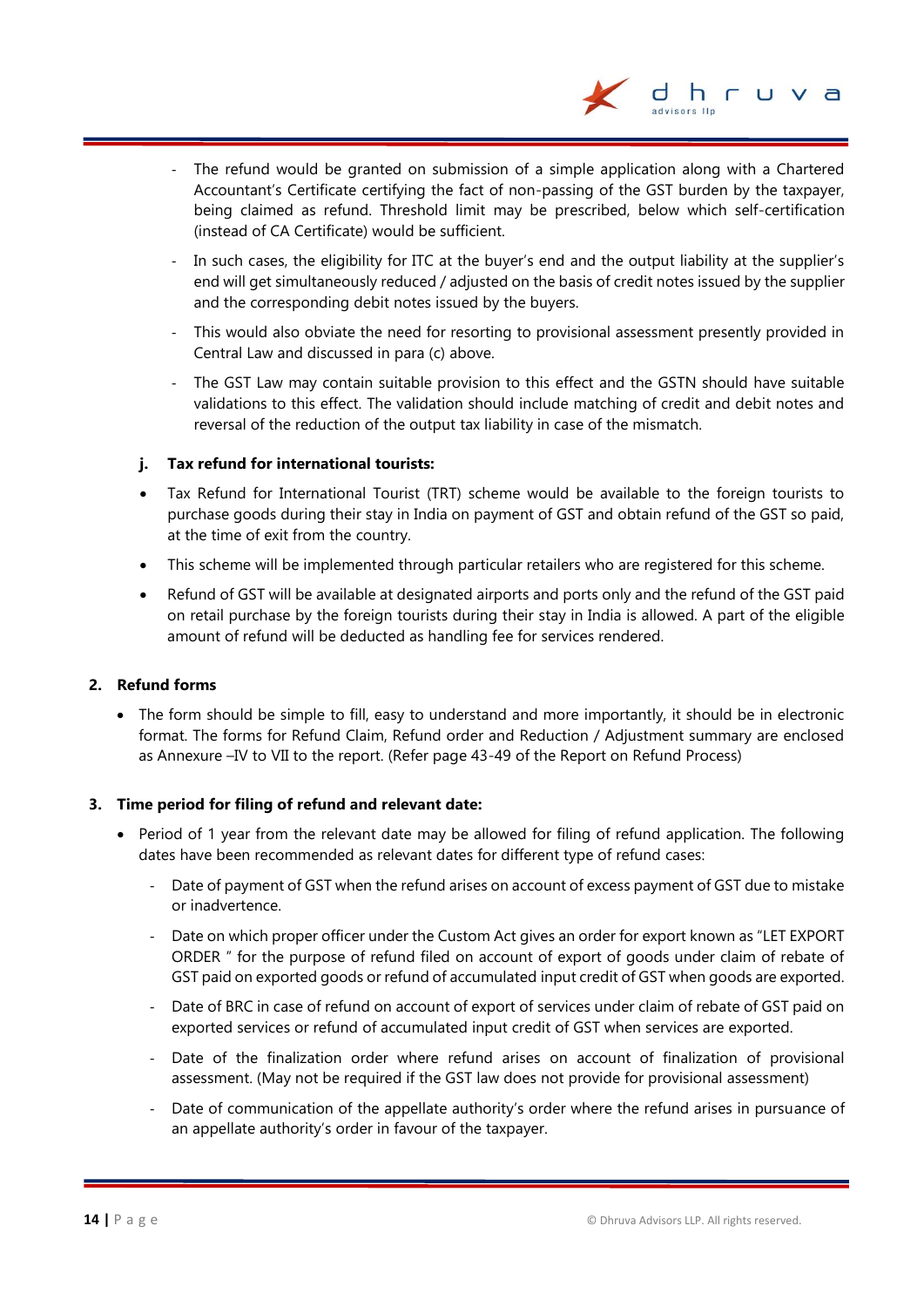Date of communication of adjudication order or order relating to completion of investigation when refund arises on account of payment of GST during investigation, etc. when no/less liability arose at the time of finalization of investigation proceedings or issuance of adjudication order.

dhr

- Date of providing of service (normally the date of invoice) where refund arises on account of accumulated credit of GST in case of a liability to pay service tax in partial reverse charge cases.
- Date of payment of GST for refund arising out of payment of GST on petroleum products, etc. to Embassies or UN bodies or to CSD canteens, etc. on the basis of applications filed by such persons.
- Last day of the financial year in case of refund of accumulated ITC on account of inverted duty structure.

#### **4. Supporting documents:**

- Documents evidencing tax payments required to be enclosed with the refund application should be minimal but adequate so that both the taxpayer and tax authority find it easy to deal with the application.
- Normally following documents are required to establish the rightful claim of refund:
	- It is recommended that the copy of challans/returns may not be called for as in the proposed GST scenario payment of duty will be in electronic mode and the same will be easily visible to the refund sanctioning authority on screen.
	- It is noted that the IGST Committee has recommended that the taxpayers would upload their invoice details on monthly basis. Once the same is done and the refund sanctioning authority is able to examine and view them on screen then submission of invoices can be dispensed with.
	- With regard to 'Quantity' in the invoices, the applicant for refund in such cases would submit the copies of the invoices or a statement containing details of quantity along with the refund application. In the proposed GST scenario it is recommended that the ICEGATE and GSTN would be inter linked, and therefore the documents evidencing exports, can be verified on line and therefore can be dispensed with.
	- Documents evidencing that the tax burden has not been passed on to the buyer.
	- It is recommended that the state and central tax authorities together prescribe the documents that are required for demonstrating the legitimacy and correctness of refund claimed and checklists can be generated for refund sanctioning process.

#### **5. Receipt of refund application and procedure for generating proof of receipt of application for refund:**

- It is recommended that the State Tax authorities shall deal with the SGST refund and Central Tax authorities shall deal with refund of CGST and IGST. The following procedure is proposed in this regard:
- Applicant may be given the option of filing refund application either through the GSTN portal or through the respective State / Central Tax portal. Instead of filing applications with different tax authorities, the same may be filed with the GSTN portal which will forward it to the respective tax authority.
- On filing of the electronic application, a receipt/ acknowledgement number may be generated and communicated to the applicant via SMS and email for future reference. A provision may be made to display the application for refund in dealer's online dashboard when he logs into the system.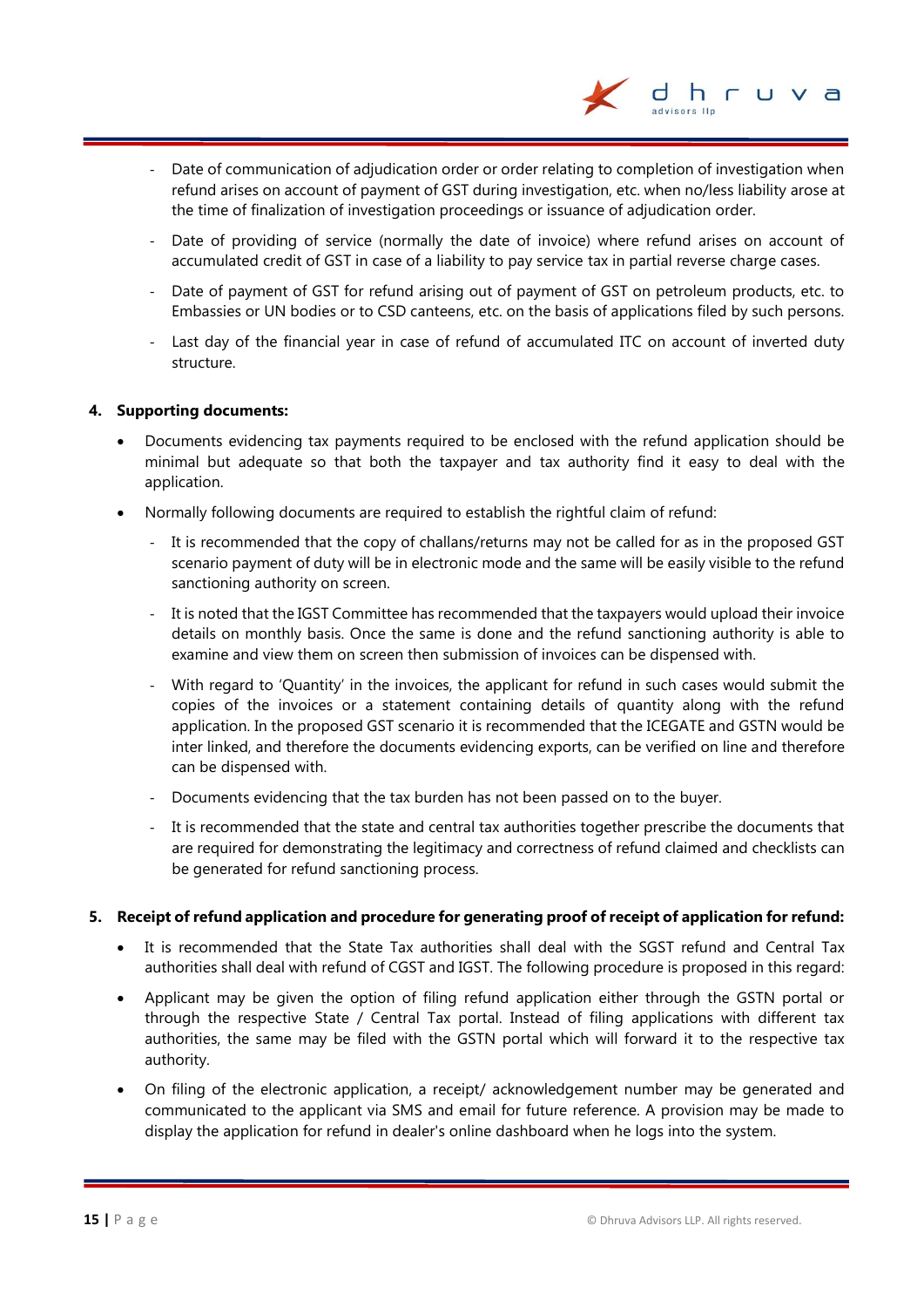The "carry forward input tax credit" in the return and the cash ledger should get reduced automatically, if the application is filed at GSTN portal itself. In case the application is filed at the tax department portal, suitable integration of that portal with GSTN portal should be established to reduce / block the amount before taking up the refund processing.

dhr

 It should be clearly mentioned / highlighted that generation of this number does not in any way affirm the legality, correctness or completeness of the refund application.

#### **6. Number of copies of applications to be filed:**

- As the filing of the electronic refund application is a preferred mode, filing of multiple copies of applications is not required.
- **7. Requirement for taxpayer to keep a copy of refund application for the prescribed period:**
	- An option for saving the application of refund filed electronically should be available so that the applicant can keep a record of the same.

#### **8. Procedure and time within which preliminary scrutiny of submission of the relevant documents is carried out:**

- Application to be examined by jurisdictional officer for deficiency, if any.
- It has been recommended that the preliminary scrutiny may be carried out within 30 common working days and deficiency, if any, should be communicated to the applicant directly from the respective tax portal.
- It is recommended that tax authorities should make efforts to ensure that piece meal queries are avoided.
- Applicant may file his reply through the respective tax authority portal / GSTN.
- Any further queries should be raised only with the approval of higher authorities so that unnecessary queries are avoided.
- Once the refund application is found to be complete in all respect, the same may be communicated to applicant via SMS and e mail and the date of communication shall be considered as the relevant date for the purpose of time limit prescribed for sanctioning of refund and initiation of interest clause.

#### **9. Procedure for dealing with refund thereafter including examination of principle of "unjust enrichment " :**

- The jurisdictional tax authority should examine the same in the light of the provisions of the GST Law relating to refund.
- Important parameters include the timeliness of refund application, tax payment, date of export (if relating to export), reasons for refund etc.
- For the sake of uniformity, the state and central laws should have similar provisions.
- Every refund application should be examined in light of the principle of "unjust enrichment" and the appropriate provisions may be incorporated in the GST law.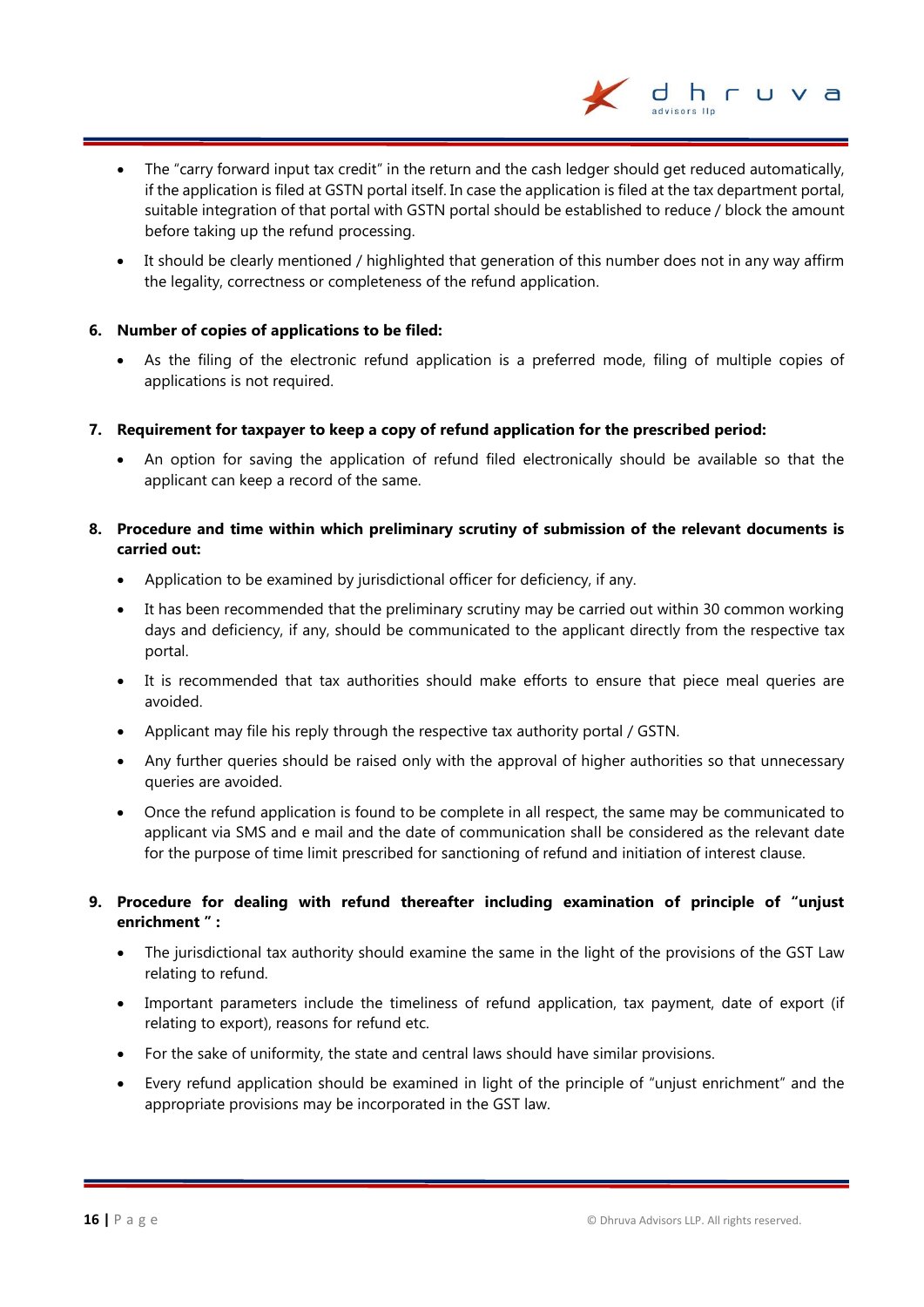

- The burden of discharging the obligation under "unjust enrichment" should be on the applicant and documents manifesting the same should be submitted along with the application. Chartered Accountant's Certificate certifying the fact of non-passing of the GST burden by the taxpayer, being claimed as refund should be submitted. The GST Law Drafting Committee may prescribe a threshold amount below which self-certification (instead of CA Certificate) would be sufficient.
- If the refund is not found to be legal or correct for any reason, then Show Cause Notice (SCN) may be issued and thereafter the refund will be kept in abeyance in the system till the SCN is adjudicated.
- In case, the refund application does not satisfy the test of unjust enrichment, the refund amount, after sanction, would be credited to the Consumer Welfare Fund or to the consolidated fund of State / Union.

#### **10. Minimum amount below which refund shall not be granted:**

 It is recommended that an amount in the range of Rs. 500-1000/- may be fixed, below which refund shall not be granted. This limit should be uniform for both CGST/IGST and SGST.

#### **11. Sanctioning of refund:**

• For granting refund it would be essential that the details of the bank account are sought from the applicant at the time of filing of the refund application itself so that the amount of refund can be transferred to the applicant electronically through NEFT /RTGS/ECS.

#### **12. Verification And Control:**

- Every refund would be reviewed by higher authorities in order to ensure the correctness of the decision of refund sanctioning authority.
- Once the refund is sanctioned, the same shall be transferred through the IT system to the menu of the higher authority along with the documents on the basis of which decision was taken by the refund sanctioning authority.
- It is essential that there is simultaneous flow of the refund documents in paper along with the electronic application to the audit section so that the process of post audit can be carried out concurrently.
- Post audit of refund application can be dispensed with if so decided by the respective Tax Jurisdiction for refunds upto Rs. 1 lakh for normal taxpayers and for refund upto Rs. 2 lakhs for certain prescribed categories of applicants (like public sector undertakings, applicants having the AEO Status, etc.) but the process of review of refund may be provided in the GST Law.
- For refund amounts exceeding a pre-determined amount a provision for pre-audit of refund application before the sanction of the refund may be provided for.
- It is recommended that the monetary limit for pre- audit of the refunds sanctioned may be kept at Rs. 1 crore or as may be decided by the respective Tax Jurisdiction.
- The GST Law may provide that the process of audit should be time bound with clearly defined timeline so that quality of audit does not suffer from insufficiency of time.
- It is recommended that either the review procedure or system of pre-audit & post-audit may be kept in the GST Law.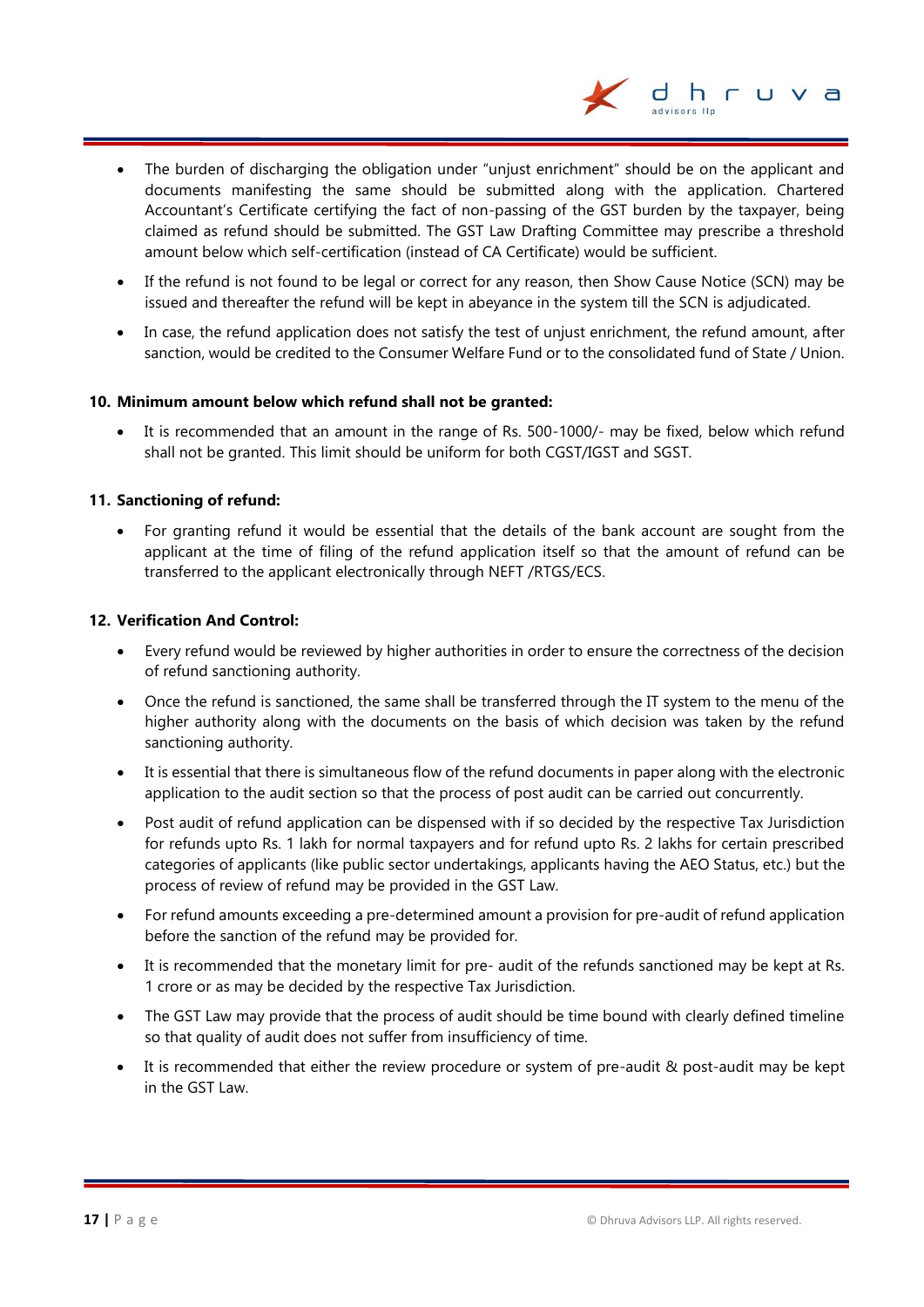

#### **13. Interest:**

- It is recommended that the GST Law may provide for a prescribed time limit of 90 days from the date of the system generated acknowledgment of refund application within which refund has to be paid.
- Interest clause will start automatically once the prescribed time limit for sanctioning of refund has been breached.
- Time limit for payment of interest will start from the date of the electronically generated acknowledgement of the refund application signifying that the refund is complete in all aspects.
- Rate of interest in case of refund may be around 6% and that in case of default in payment of interest may be around 18%.
- Interest to accrue from the last date when refund should have been sanctioned even when the refund is ordered to be paid by the order of the appellate authority in the appeal filed by the applicant against order of rejection passed by the refund sanctioning authority.

*Our Comments: The interest rate on refund and delay should be brought in sync. This would put a great deal of onus on the Departmental authorities for expediting the refund claims.*

#### **14. Adjustment:**

- The GST Law may provide for adjusting the refund claim against any amount of un-stayed confirmed demand lying beyond the appeal period.
- The refund order may clearly state the amount so adjusted and particulars of the adjusted demand may also be stated in the annexure to be attached with the order.
- Suggested format for refund application and refund order is enclosed as Annexure-IV to VI to the report. (Refer page 43-47 of the Report on Refund Process).

#### **15. Recovery of erroneous refund:**

 It is recommended that the GST law may provide for the provisions for recovery of erroneously granted refunds along with interest.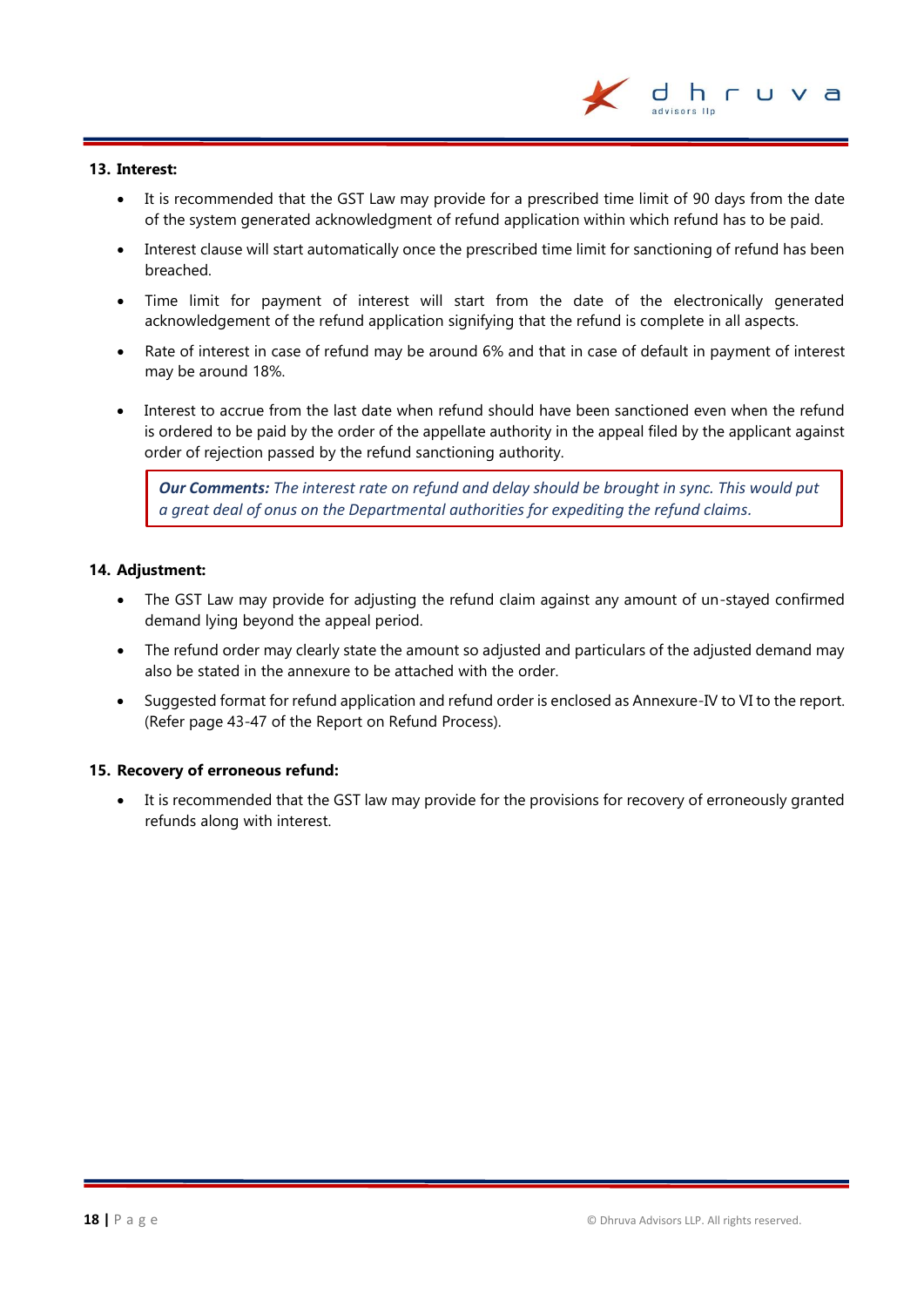

#### **Annexure 1:**

#### **Procedure for registration:**

#### **New Applicants**

- 1. New applicant can apply for registration directly at GST Common portal or can apply through Facilitation Centre.
- 2. Application for multiple registration (within the state or in other state) can be filed at one go.
- 3. Following scanned documents are required to be filed along with the application for registration:
	- Proof regarding constitution of business
	- $\div$  Proof for principal place of business
	- Details of bank account
	- Details of authorized signatory
	- $\triangle$  Photograph of prescribed individual based on constitution of the entity
- 4. The GST common portal will carry out preliminary verification / validation. Taxpayer have an option to sign the submitted application using valid digital signatures, in absence of digital signature, taxpayer would have to send signed copy.
- 5. The application form along with the documents will be passed by GST portal to the IT system of the concerned state / Central tax authorities for onward submission to appropriate jurisdictional officer.
- 6. On receipt of application in their respective system, the Centre / State authorities would forward the application to jurisdictional officers who will examine the uploaded documents within 3 working days (excluding day of submission of application on the portal, using the Digital Signature Certificates).
- 7. After verification, if the information and the uploaded documents are found in order, state and central authorities shall approve the application and shall communicate the same to the common portal within 3 common working days. Portal will then generate the registration certificate automatically.
- 8. After verification, if authority raises some query or notices error, same shall be communicated to the applicant within 3 common working days. Applicant shall reply to the query / notice within the time stipulated by the concerned tax authorities. On receipt of additional document / information / clarification, relevant tax authority will respond within 7 common working days. Authority may reject application or may grant registration. In case of rejection, applicant shall have a right to appeal.
- 9. If the tax authorities in the Centre and State do not respond by way of conveying or raising a query to the application within 3 common working day, then the registration would be deemed to have been approved by both the authorities (Central and State).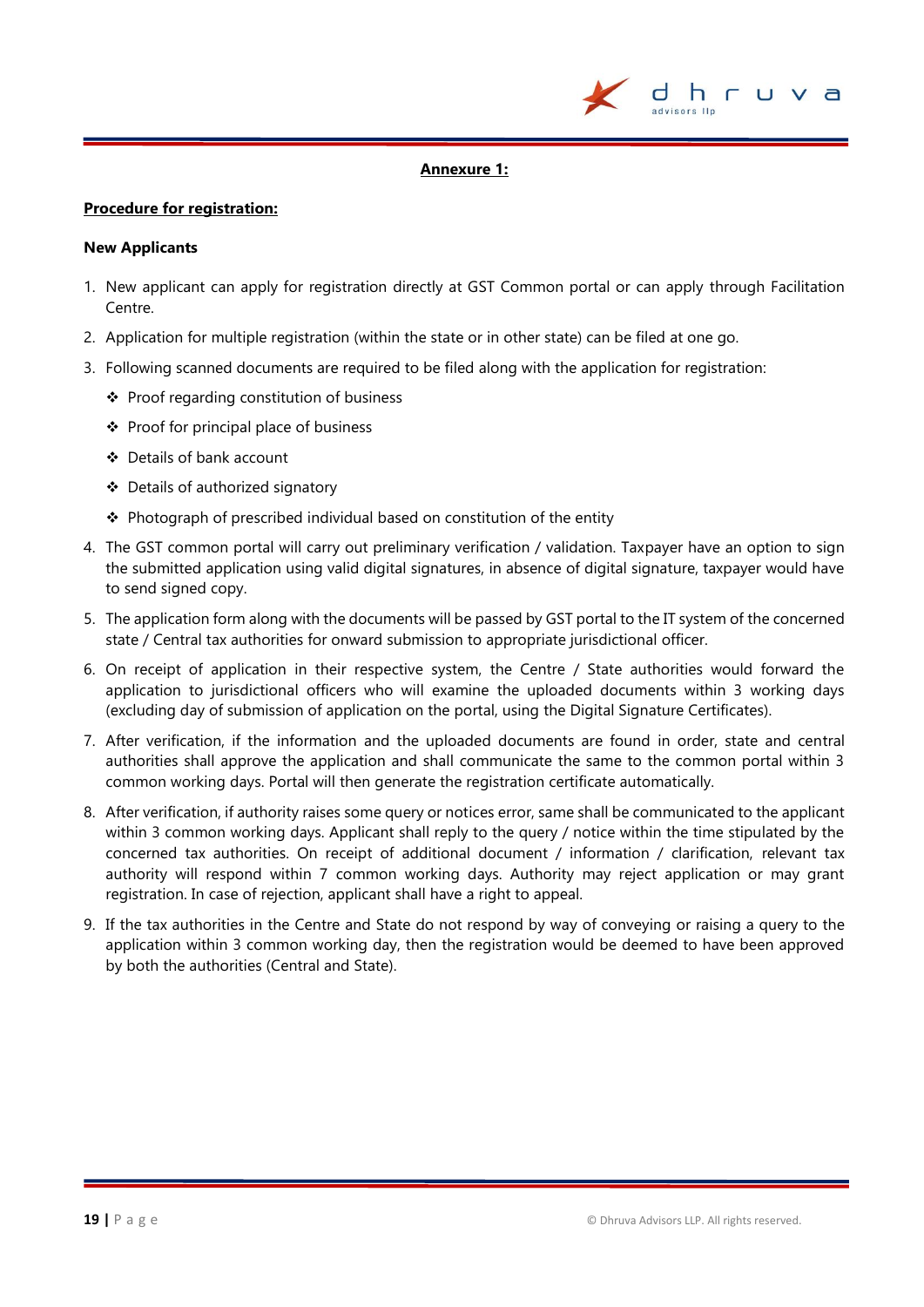

#### **Migration of existing registrants:**

- 1. Existing registrants are those who are either registered with the state(s) or with the center or with both.
- 2. For the taxpayers registered under State VAT/Excise, following procedure shall be followed:
	- Goods and Service Tax Identification Number ('GSTIN') will be generated by NSDL in case of all VAT TINs where PAN has been validated. Along with password the GSTIN will be sent to respective State Tax Authorities.
	- Normally there will be disparity on the information taken at the time of taking state VAT registration and the information required for GST registration, therefore State tax authorities will communicate the GSTIN/password to taxpayers, with instruction to log on the GST portal. Post receipt of aforesaid details tax payer shall fill up the remaining data.
	- \* The data so collected by GSTIN/NSDL will be provided to states so that they can undertake the verification exercise as per their convenience after 01/04/2016 in a staggered manner.
- 3. For the taxpayers registered under Service Tax law:
	- Since all Service Taxpayers have user ID and password and have registered email IDs, taxpayers will be advised for intimation to State(s) where they would like to get themselves registered.
	- Service Tax portal will check from GST portal whether GSTIN has been generated for combination of State and PAN of the taxpayer. If not generated, request shall be made to GST portal for generation of GSTIN.
	- \* Post generation of GSTIN, taxpayer shall provide remaining data at GST portal.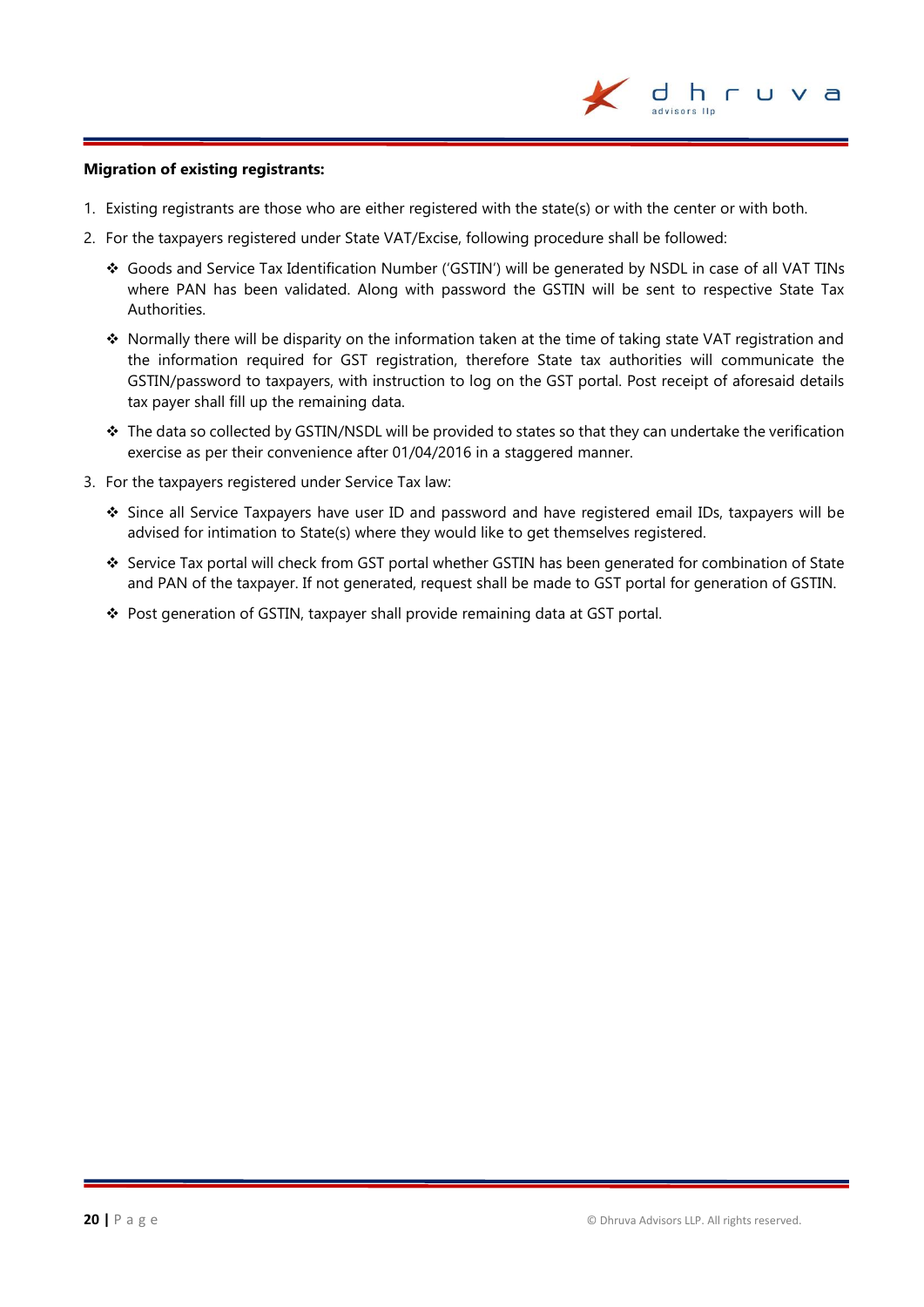

#### **Annexure 2:**

#### **Procedure for making payment under the prescribed methods:**

#### **Common procedures for each option:**

- Every tax payer who wants to avail the facility of e-payment will access GSTN for generation of the draft Challan through which payment is to be made.
- For that, the assessee making payment should log into GSTN Common Portal where basic details (such as name, address, email, mobile no. and GSTIN) of the tax payer will be auto populated in the challan.
- After generation of draft challan, the taxpayer will fill in the details of the taxes that are to be paid.
- The tax payers can partially fill in the challan form and temporarily "save" the challan for completion at a later stage. A saved challan can be "edited" before finalization. After the tax payer has finalized the challan, he will generate the challan, for use of payment of taxes.
- The challan so generated will have a 14-digit (yymm followed by 10-digit) Unique CPIN, assigned only when the challan is finally generated.
- After the challan is generated, it will be frozen and will not be allowed to be modified. The CPIN/challan so generated would be valid for a period of seven days. GSTN would purge all unused CPINs on the day immediately after the date on which the validity period is over.
- Since there are three modes of payment, the tax payer has to choose the e-payment mode, where the tax payer pays tax through (i) internet banking / credit card / debit card or (ii) OTC Payment or (iii) NEFT / RTGS.

#### **1. Specific procedure for making payment through Internet Banking (through authorised bank) and through credit card/debit card (of all banks):**

- Once e-payment mode is selected, options will be shown to taxpayer to choose between Internet Banking and Credit / Debit Cards for making payment.
- In case Internet Banking mode is selected, a field with drop down box detailing names of various authorized banks, registered with GSTN for Internet Banking, would be displayed. The taxpayer will have option of choosing his preferred bank for Internet Banking.
- Credit and Debit Cards of all banks shall be accepted. (The taxpayer would be required to pre-register his credit card, from which the tax payment is intended).
- After selecting the appropriate mode of payment, GSTN will forward an electronic string carrying the following details for each challan:

a) GSTIN;

b) CPIN;

- c) Challan Amount;
- d) Break Up of the Amount into CGST, IGST, Additional Tax and SGST;
- e) State/UT Government to which SGST remittance pertains
- Thereafter the assessee will make the payment.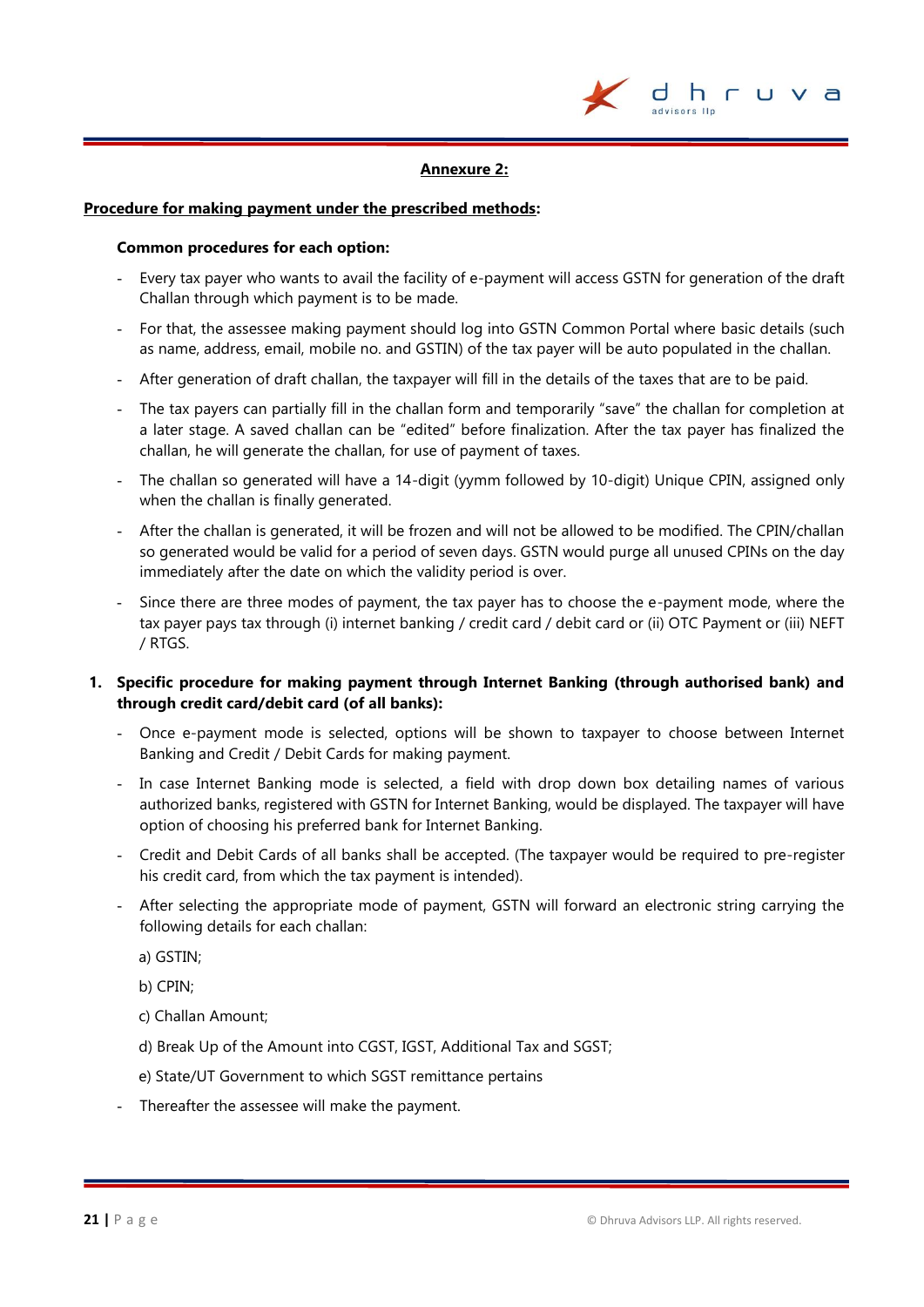- After the successful completion of a transaction, the concerned bank will create a unique CIN against the CPIN.
- Upon receipt of confirmation from the bank regarding successful completion of the transaction, GSTN will provide the tax payer a copy of the paid challan (downloadable / printable) containing following details:

a) CIN;

b) GSTIN;

- c) Bank Reference number (BRN);
- d) Challan amount;
- e) Date of Payment;
- f) Time of Payment

#### **2. Specific procedure for making payment under Over the Counter payment (OTC) mode through authorized banks:**

- Every tax payer who wants to avail the facility of OTC payment (only for paying tax upto Rs. 10,000/- per challan), will access GSTN for generation of a challan through which payment is to be made.
- From the available payment options, the taxpayer would select option of cheque, DD or cash based payment.
- The name of the authorized bank and its location (city/town/village) where the instrument/cash is to be presented is required to be filled in necessarily.
- Upon successful saving of the challan details, the challan will be available on the dashboard of the taxpayer in downloadable/printable form. So the taxpayer can either download the challan form or print it offline or can print the challan directly from GSTN.
- If the payment is made by cheque or DD, the challan itself would have a disclaimer that the payment is subject to realization of cheque or DD.
- Thereafter taxpayer will approach the branch of the authorized bank for payment of taxes along with the instrument or cash.
- The taxpayer should preferably carry two copies of the challan, one for the bank's record and another for himself to get acknowledgement.
- On approaching the bank, he should provide the challan itself or at least CPIN number on normal payin-slip to enable the cashier / teller to fetch the challan details in his system.
- The cashier / teller will verify the details of challan, payment instrument and amount provided by the taxpayer with those displayed in his system and should accept the receipt only when no discrepancy is found. It is to be noted that if the challan has crossed its validity period of seven days, the bank's system will bar acceptance of the payment.
- In case of cash payments or same bank instruments, the payment would be realized immediately and a transaction number (BTR/BRN) and CIN will be generated immediately at the authorized bank's system.

After generation of BRN, the bank cashier will give a printed receipt from his system including the BTR/BRN and CIN. However, if it not found feasible to print a separate receipt, the cashier may record

h r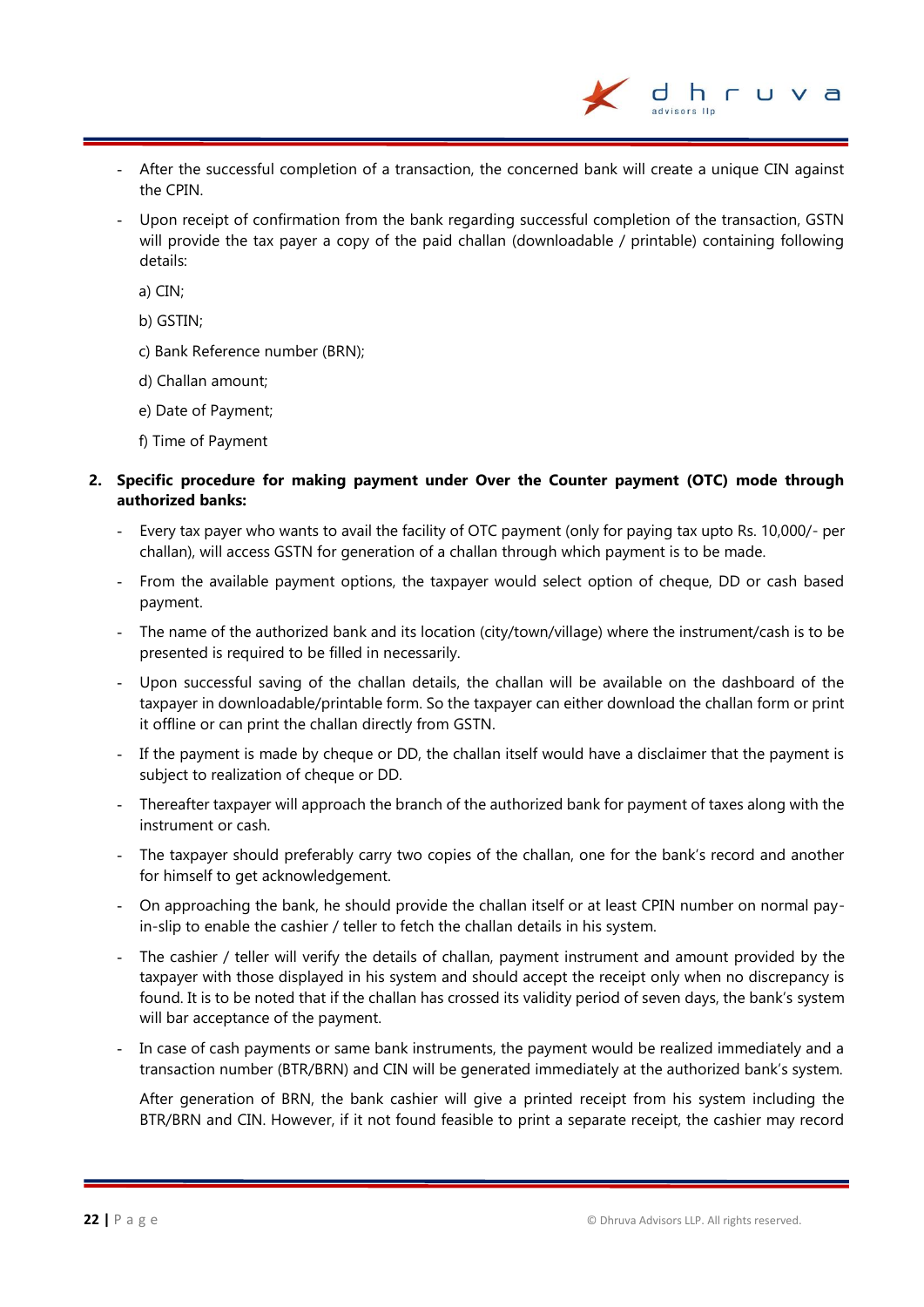the BRN and CIN generated from the system, on the tax payer's copy of the challan or pay-in-slip as acknowledgment.

In case an instrument drawn on another bank in the same city is presented, the payment would not be realized immediately. In such case, CIN will not be generated immediately, and cashier will write only the system generated acknowledgment number on the challan / pay-in-slip and a stamp to the effect that the acknowledgment by the bank is subject to realization of the cheque / DD.

The tax-payer need not visit the bank again to get CIN as the same will be communicated to him from GSTN.

However, if he does not receive any communication from GSTN within 3 days, he should visit the bank to ascertain the status of his payment.

When an instrument is given OTC, GSTN will in addition to showing the status of the payment on its portal as subject to realization would provide the following details:

a) CPIN;

b) GSTIN;

c) Challan Amount;

- d) Bank's acknowledgement number
- After the successful completion of transaction i.e. on the realization of cheque, GSTN will provide the following details in addition to the details mentioned above:

a) CIN;

- b) Date of Realization of Cheque;
- c) Time of realization of cheque;
- d) Bank Transaction Number (BRN/BTN).

#### - **Further, tax payers whose cheques have once bounced will be debarred from using this OTC mode of payment.**

#### **3. Payment through NEFT/RTGS:**

- Every tax payer who wants to avail the facility of payment through NEFT/RTGS mode will access GSTN for generation of a challan through which payment is to be made.

#### - **It is pertinent to note that any taxpayer using challan under NEFT/RTGS mode beyond the validity period of seven days of the CPIN more than two times would be barred from availing this facility.**

- It would not be possible to automatically ensure that a CPIN was not used beyond its validity period of 7 days. Hence, it was decided that CPIN once generated and intimated by GSTN to RBI in this mode though will have a validity period of 7 days but would remain live with RBI for a period of 30 days
- Upon successful saving of the challan details, the challan will be available on the dashboard of the taxpayer in downloadable / printable form.
- Besides the generation of challan, GSTN will also generate NEFT / RTGS mandate form in prescribed format.
- The following details will be available in the NEFT / RTGS mandate form: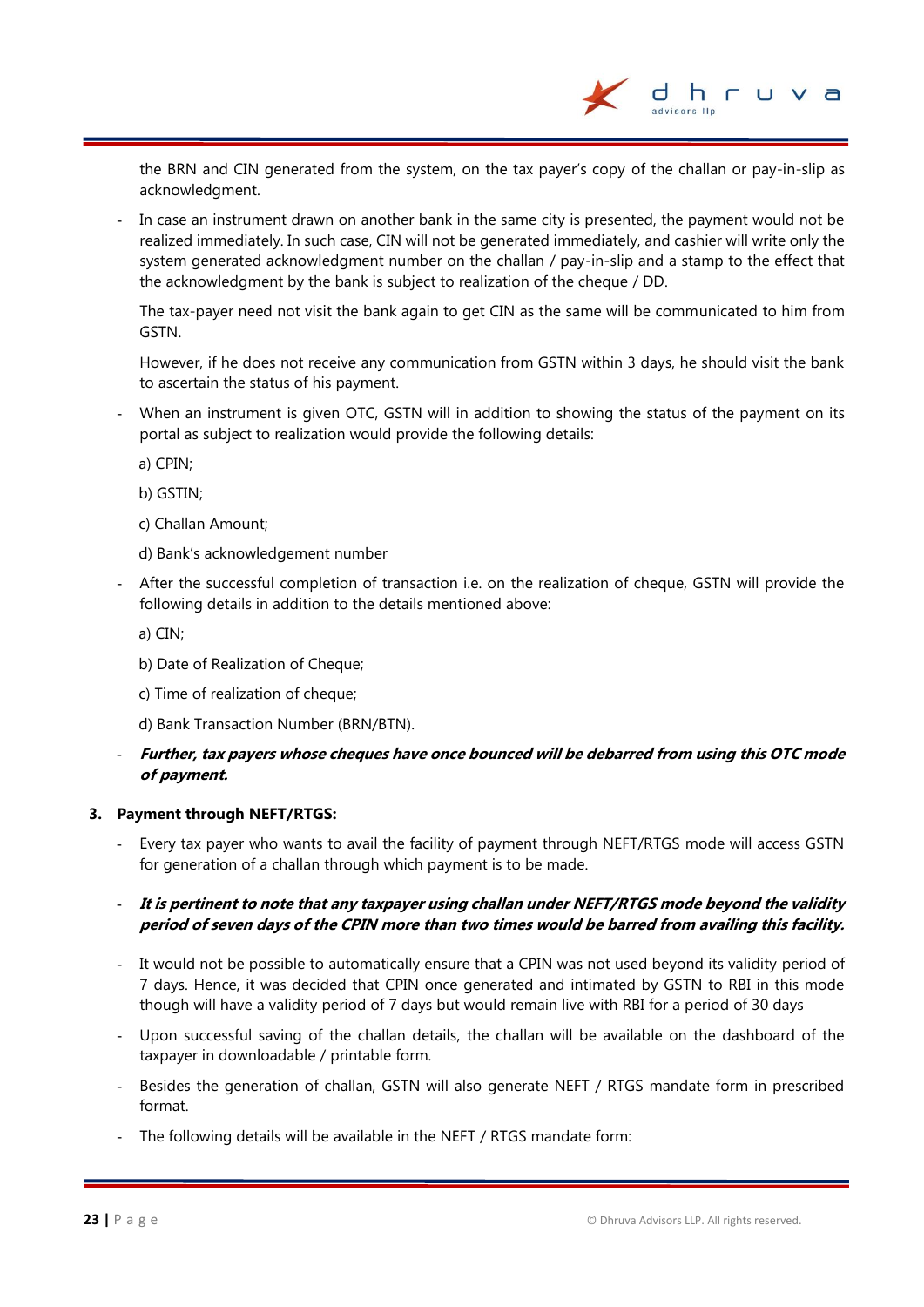

- a) Beneficiary IFSC: IFSC of RBI hosting the NEFT / RTGS account for GST;
- b) Beneficiary Account Number: Account Number of RBI's pooled account for GST;
- c) **Account Name: CPIN of relevant challan** (suitable validation to be provided by RBI);
- d) Total Amount;

#### e) **Sender to Receiver Remarks: GST Payment**.

- It is pertinent to note that, the CPIN generated at the portal shall be incorporated in NEFT/RTGS mandate form in "Account Name" field. Further, the "Remarks" field shall mention 'GST Payment'.
- Further, the payments in NEFT/RTGS mode would be permitted only against cheques and no cash payments would be permitted to initiate NEFT / RTGS transaction.
- The form will have a provision to write the NEFT/RTGS charges manually and then record the total amount to be collected by the bank.
- Thereafter taxpayer can print a copy of NEFT / RTGS mandate form and approach his bank branch (any bank) for payment of taxes (within a period of seven days of the generation of CPIN).
- Upon successful completion of the transfer at the end of the remitter bank, the remitter will get a receipt detailing Unique Transaction Reference (UTR).
- Taxpayer should thereafter login back to GSTN portal and update the challan details with UTR provided by the remitter bank for NEFT / RTGS transaction.
- Once the RBI receives the payment in its account with NEFT/RTGS message, it will link up the payment with the CPIN earlier received from GSTN and report the transaction to GSTN on real time basis through an electronic string which will contain the following details:
	- a) CIN (CPIN and Bank Code of RBI);
	- b) GSTIN;
	- c) Challan Amount;
	- d) BRN of RBI;
	- e) Unique Transaction Reference (UTR);
	- f) Time of Payment;
	- g) Date of Payment.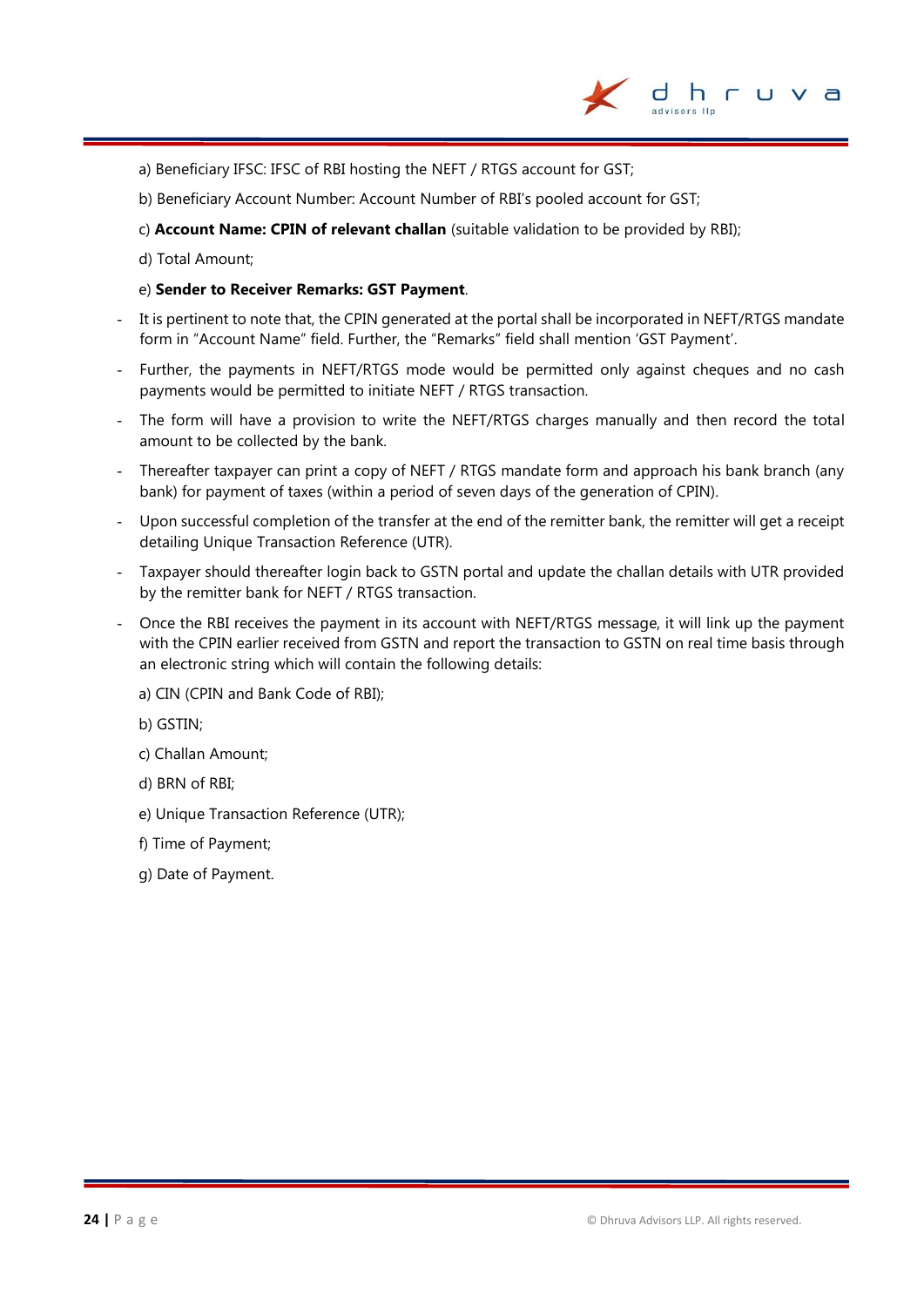

#### **Annexure 3:**

#### **Process for payment of refund of GST paid on inputs (including input services) or payment of rebate of GST paid on finished goods:**

- a) The IEC details of taxpayer will be captured at the time of issuance of GSTIN and the same can be verified online with DGFT for verifying the correctness of the exporter's particulars.
- b) The refund of ITC / rebate of GST paid on exported goods may be granted on submission of application to this effect by the taxpayer.
- c) Since the trigger point for refund is export of goods, therefore the event of export needs to be verified (mostly online) so as to minimize cases of erroneous / fraudulent claims of refund / rebate.
- d) It is recommended that linkage between ICEGATE of Customs administration and the proposed GSTN of GST administration may be established so that online verification of the exports can be carried out. In any case such linkage has to be established to verify IGST paid at the time of import of goods / services.
- e) It is also noted that, as per IGST Model, there is a requirement for online filing of invoice wise sale / purchase details by the taxpayers' along with the monthly returns. These details can be linked with the Customs data (for export cases) available with ICEGATE.
- f) Normally for export verification the following documents are sought from the applicant :
	- i) Shipping Bill (Export Promotion copy);
	- ii) Mate's Receipt / Transporter's Challan (in case of export by road);
	- iii) Export invoice:
	- iv) Packing list;
	- v) Bill of Lading/ Airway Bill;
	- vi) Bank Realization Certificate (BRC).
- g) Since it is proposed to establish linkage between ICEGATE and GSTN, therefore shipping bill, which includes relevant details from the export invoice and packing list, can be verified online and there would not be any need for the exporter to submit the same. Further, Mate's Receipt and Bill of Lading are the crucial documents that determine the occurrence of event of export, the exporter would be required to upload the scanned copies of the same with online refund application. As regards the BRC, it was noted that as per the RBI guidelines, the exporter has a time period of one year from the date of export, within which the export proceeds are required to be remitted into India. Thus BRC will not be available till the time export proceeds are realized. Therefore it is recommended that submission of BRC may not be insisted upon at the time of filing of refund application and post facto verification can be carried out by the tax authorities. The refund in such cases should be subject to submission of BRC details within a period of maximum one year or such period as extended by RBI from the date of the export. If such details are not submitted at the portal at which the refund application was made, the portal should generate an alert/report for the concerned tax authorities to take up appropriate action. In case of any short receipt of export receipts, necessary action for recovery of proportionate refunded amount may be taken accordingly.
- h) BRC, however, may be verified at the time of exports itself if the payment has already been received in advance. It is also recommended that e-BRC module may be integrated in the Refund process under GST.
- i) The time limit for filing of refund application is normally linked with the date of export and it is proposed that this time limit should be fixed at one year from the date of export. This date is the date on which the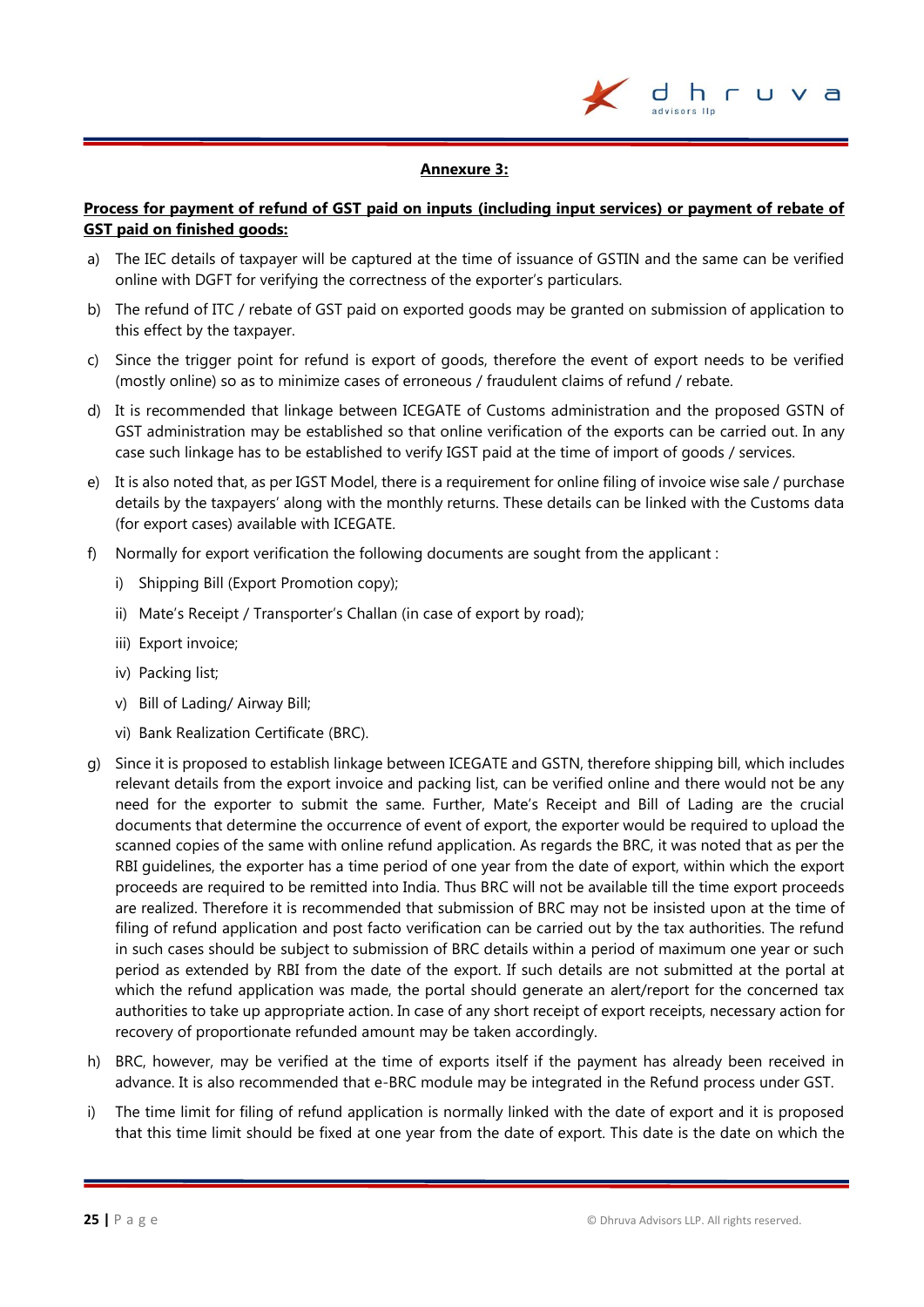proper officer under the Customs Act gives an order for export of goods commonly known as "Let Export Order" (LEO). This date can also be verified online in view of the proposed linkage between ICEGATE and GSTN.

- j) Once the export is established, verification of the duty paid on the final products at the time of export is required to be carried out. For this, normally, copy of challans/ invoices evidencing duty payment are sought from the exporter and the same are verified manually by the jurisdictional authority. In the proposed GSTN, the payment of GST on exported goods can be verified online (as the sales invoices are required to be filed along with the monthly return) and there is no need for separate submission of these documents. Once the GST paid character of exported goods is established, refund can be sanctioned.
- k) In respect of refund claimed for GST paid on inputs (including input services) used for exported goods, once the export is established, verification of the GST paid on the inputs (including input services) as well as their utilization for the exports is required to be carried out. For this normally copy of invoices evidencing GST payment are sought from the exporter and the same are verified manually by the jurisdictional authority. Besides a declaration is filed by the applicant with the proper officer declaring inter alia input-output ratio for inputs on which refund is sought. In the proposed GST regime, the GST paid character of inputs (including input services) can be established online (as the purchase invoices are required to be filed along with the monthly return) and the refund of input tax credit on inputs (including input services) can be sanctioned once the input tax credit has been matched from the purchase and sale statements filed by the exporter and supplier respectively and there is no need for separate submission of these documents. As regards utilization of the inputs for exports, a simple formula can be adopted that will provide for proportionate credit based on export turnover divided by total turnover. Moreover, a declaration can be obtained from the exporter regarding utilization of inputs in the exported goods.